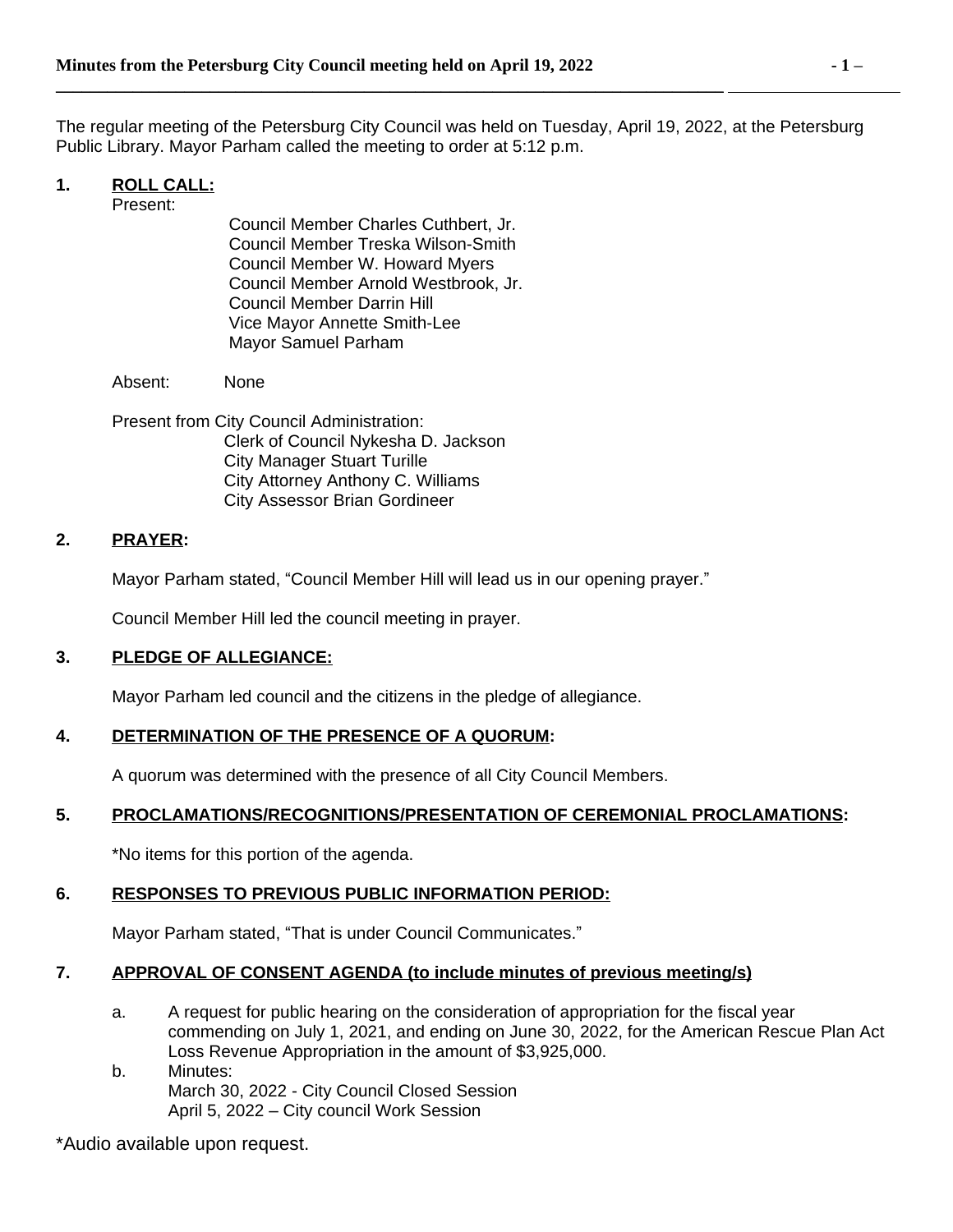Council Member Myers made a motion to approve the consent agenda. Vice Mayor Smith-Lee seconded the motion. The motion was approved on roll call. On roll call vote, voting yes: Cuthbert, Wilson-Smith, Myers, Westbrook, Hill, Smith-Lee, and Parham

### **8. OFFICIAL PUBLIC HEARINGS:**

a. A public hearing on an ordinance authorizing the City Manager to adopt the amendments to the Real Estate Tax Abatement Program for Commercial and Industrial Business located within the Enterprise Zone that will allow them to qualify for Real Estate Tax Abatement for a period of Six (6) Years.

**BACKGROUND:** The Virginia Department of Housing and Community Development established The Virginia Enterprise Zone (VEZ) program. It is a partnership between state and local governments that encourages job creation and private investment. VEZ accomplishes this by designating Enterprise Zones throughout the state and providing two state grant-based incentives, the Job Creation Grant (JCG) and the Real Property Investment Grant (RPIG), to qualified investors and job creators within those zones, while the locality provides local incentives.

 On June 21, 2005, the City of Petersburg City Council adopted a resolution to establish a local Enterprise Zone in the City of Petersburg. The enterprise zone provides incentives to existing and new businesses such as permit fee waivers, façade improvement grants, and architectural assistance grants.

To continue to encourage development in the City of Petersburg, the Department of Economic Development is recommending that the City adopts a modification to the Real Estate Rebate program by adding an additional year to the program with an exemption of 100% to qualified commercial and industrial businesses located within the Enterprise Zone. This will change the term of the program from 5 years to 6 years for the commercial and industrial businesses in the enterprise zone.

Eligibility and qualifications is determined by the commercial and industrial business being located within the Enterprise Zone. A summary of the structure: minimum age requirements, necessary value increase, limitations of new square footage and maximum exemption amounts are as follows:

| Area                                  | Structure Age | Value Increase | <b>Addition Maximum</b> | Maximum Credit |
|---------------------------------------|---------------|----------------|-------------------------|----------------|
| Commercial-<br><b>Enterprise Zone</b> | $25+$         | $60%+$         | 15%+                    | \$2,000,000    |

**RECOMMENDATION:** The Department of Economic Development recommends that the City Council approves the ordinance authorizing the City Manager to adopt the amendment to the Real Estate Tax Abatement Program for Commercial and Industrial Businesses located within the Enterprise Zone that will allow them to qualify for Real Estate Tax Abatement for a period of six (6) years.

Brian A. Moore, Director of Economic Development, gave a briefing on the request for an ordinance authorizing the city manager to adopt the amendments to the Real Estate Tax Abatement Program for Commercial and Industrial Business located within the Enterprise Zone that will allow them to qualify for Real Estate Tax Abatement for a period of Six (6) Years

Mayor Parham opened the floor for public comments.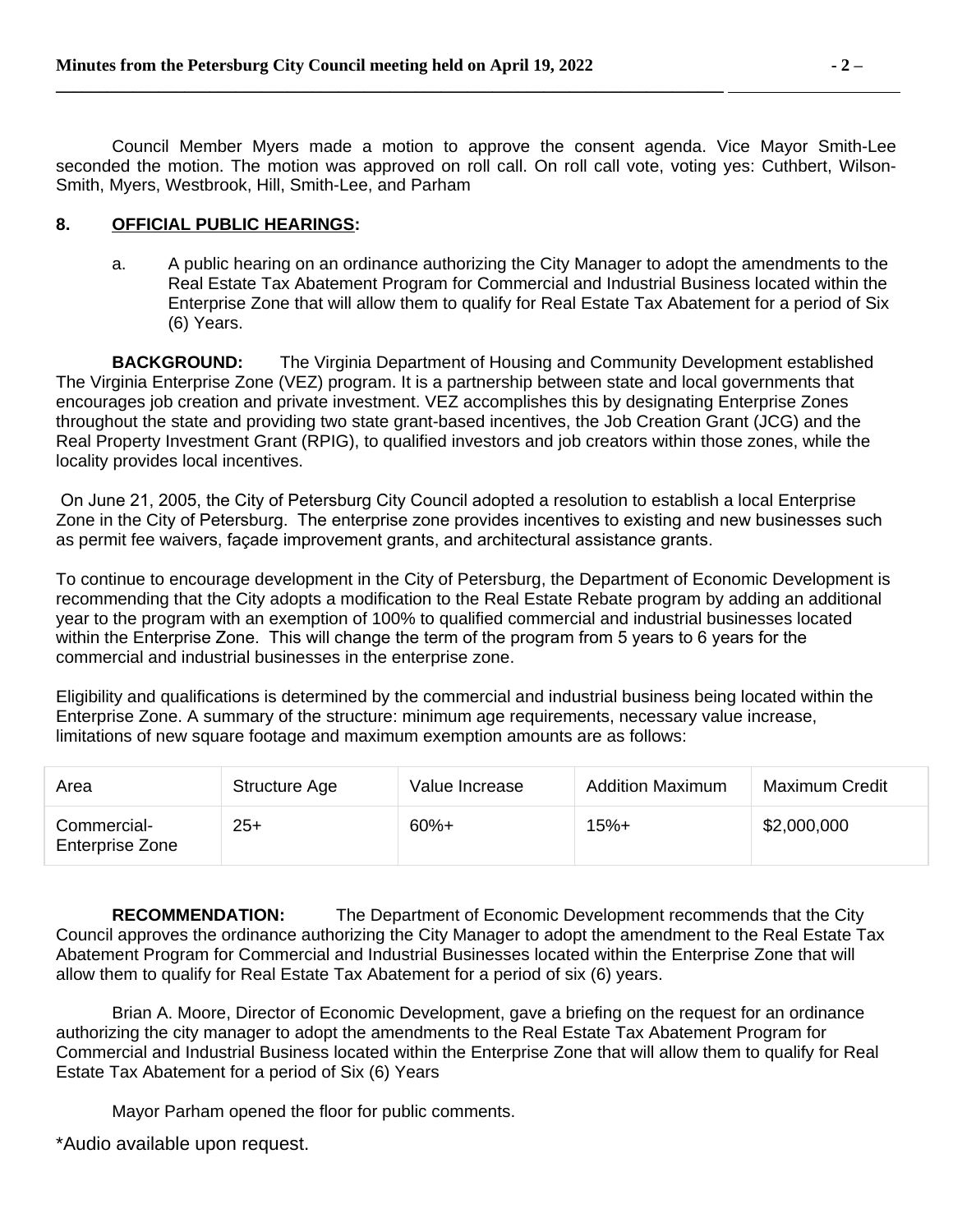Seeing no hands, Mayor Parham closed the public hearing. There was discussion among City Council Members and staff.

**\_\_\_\_\_\_\_\_\_\_\_\_\_\_\_\_\_\_\_\_\_\_\_\_\_\_\_\_\_\_\_\_\_\_\_\_\_\_\_\_\_\_\_\_\_\_\_\_\_\_\_\_\_\_\_\_\_\_\_\_\_\_\_\_\_\_\_\_\_\_\_\_\_\_\_\_\_\_** 

Council Member Myers made a motion to approve the ordinance authorizing the city manager to adopt the amendment to real estate tax abatement program for commercial and industrial businesses located with the enterprise zone that will allow them to qualify for real estate tax abatement for a period of six (6) years. Council Member Hill seconded the motion. The motion was approved on roll call. On roll call vote, voting yes: Cuthbert, Myers, Westbrook, Hill, Smith-Lee, and Parham; Voting No: Wilson-Smith

#### **22-ORD-18 AN ORDINANCE AUTHORIZING THE CITY MANAGER TO ADOPT THE AMENDMENT TO THE REAL ESTATE TAX ABATEMENT PROGRAM FOR COMMERCIAL AND INDUSTRIAL BUSINESSES LOCATED WITHIN THE ENTERPRISE ZONE THAT WILL ALLOW THEM TO QUALIFY FOR REAL ESTATE TAX ABATEMENT FOR A PERIOD OF SIX (6) YEARS.**

b. A public hearing and consideration of naming a private street Civica Way at the request of Phlow Corporation.

**BACKGROUND:** The Phlow Corporation, owner of the property for the Civica facility has submitted a request to name a private unnamed street on the property to Civica Way.

**RECOMMENDATION:** The Public Works Department recommends the unnamed private street be named Civica Way.

Randall Williams, Interim Director of Public Works and Utilities, gave an overview of the public hearing on the request for the naming of a private street to Civica Way.

Mayor Parham opened the floor for public comments.

Seeing no hands, Mayor Parham closed the public hearing.

Council Member Hill made a motion to approve the naming of a private street Civica Way at the request of Phlow Corporation. Vice Mayor Smith-Lee seconded the motion. The motion was approved on roll call. On roll call vote, voting yes: Cuthbert, Wilson-Smith, Myers, Westbrook, Hill, Smith-Lee, and Parham

# **22-R-19 A RESOLUTION TO NAME A PRIVATE STREET CIVICA WAY FROM NORTH NORMANDY DRIVE TO END.**

c. A public hearing for the consideration of a resolution by the City Council approving the issuance by the Petersburg Redevelopment and Housing Authority of its multifamily housing revenue bonds for the acquisition, construction, renovation, rehabilitation and equipping of the approximately 98-unit Dorsey Flats Apartments multifamily housing facility located in the City of Petersburg, Virginia.

**BACKGROUND:** On March 16, 2021, the City Council adopted a resolution 21-R-27 approving the issuance by the by the Petersburg Redevelopment and Housing Authority of its Multifamily Housing Revenue Bonds for the acquisition, construction, renovation, rehabilitation, and equipping of the approximately 98-Unit Dorsey Flats Multifamily Housing Facility located in Petersburg, VA. This resolution has expired. Staff is requesting that the City Council approve the updated resolution below for the issuance of the bond.

The City Council adopted 20-ORD-17 on April 28, 2020, approving and authorizing the City Manager to sell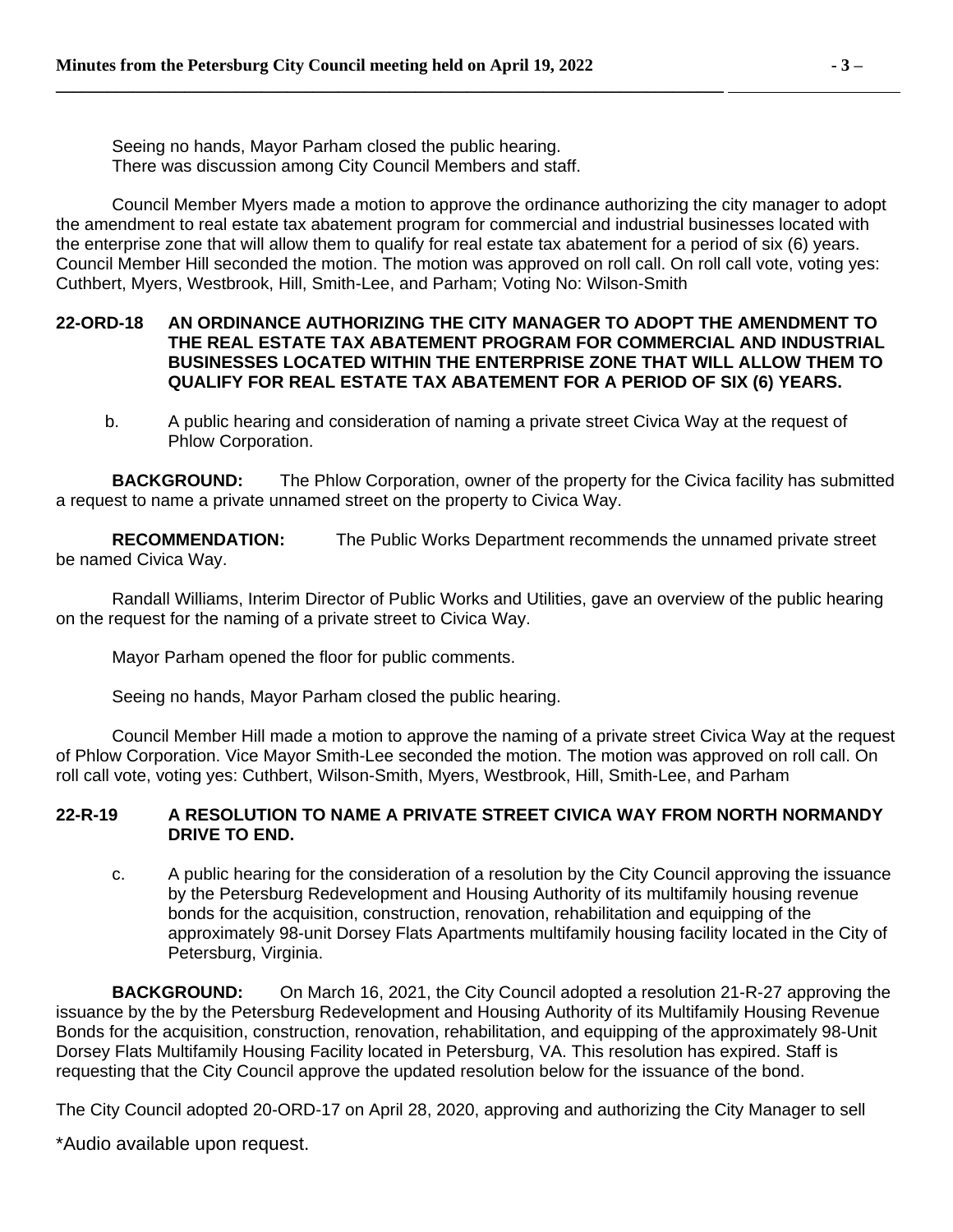1000 Diamond Street to PB Petersburg Owner LLC to construct multifamily residential development that requires: 1) occupancy limited to senior citizens and veterans; 2) no more than half of the apartments will be two-bedrooms and the remainder one-bedroom units; 3) the promises made by PB Petersburg Owners LLC in agenda item 11f are kept and 4) the owner will accept the current assessment for the next three years. The City Council also adopted 20-ORD-40, on September 1, 2020, authorizing the City Manager to execute a purchase agreement toward the sale of forty-nine (49) parcels of city owned property in Ward 5 to PB Petersburg, LLC, with amendments approved on July 20, 2021 with the removal of 11 parcels from the original purchase agreement (21-ORD-44)

The Petersburg Redevelopment and Housing Authority (the "Authority") has considered the application of PB Petersburg Owner II LLC, a Virginia limited liability company ("PB Petersburg II"), and PB Petersburg Owner IV LLC, a Virginia limited liability company ("PB Petersburg IV," and together with PB Petersburg II, the "Borrowers"), requesting that the Authority issue up to \$15,000,000 of its revenue bonds, tax-exempt loans or notes, in one or more series (collectively, the "Bonds") to assist the Borrowers or an affiliated entity in financing or refinancing a portion of the cost of acquiring, constructing, renovating, rehabilitating and equipping a multifamily residential rental housing project containing approximately 98 units, including approximately 50 units for seniors, as well as related community space and recreation facilities (collectively, the "Project") and the costs of issuance incurred in connection with the issuance of the Bonds (together with the Project, the "Plan of Finance"). The approximately 50 units for seniors to be known as Virginia Avenue School (the "Apartments Project") will be located at 1000 Diamond Street, in the City of Petersburg, Virginia, formerly the Virginia Avenue Elementary School, and the other approximately 48 units to be known as Dorsey Flats (the "Homes Projects") will be located on 38 lots at the following addresses, all of which are in the City of Petersburg, Virginia:

612 Pegram Street 151 St. Mark Street 709-711 Ann Street 735 Halifax Street 334 Harrison Street 803 South Jones Street 604 Shore Street 425 South West Street 715 South West Street 517 St. Matthew Street 716 Harding Street 708-710 Kirkham Street 249 North Carolina Avenue 808 Halifax Street 811 Halifax Street 839-841 South Jones Street 716 Kirkham Street 742 Mount Airy Street 829 South Jones Street 742 Blick Street 627 Harding Street 804 South Jones Street 135 Kentucky Avenue 712-714 Kirkham Street 809 South Jones Street 408 Shore Street 415 St. Matthew Street 1004 Farmer Street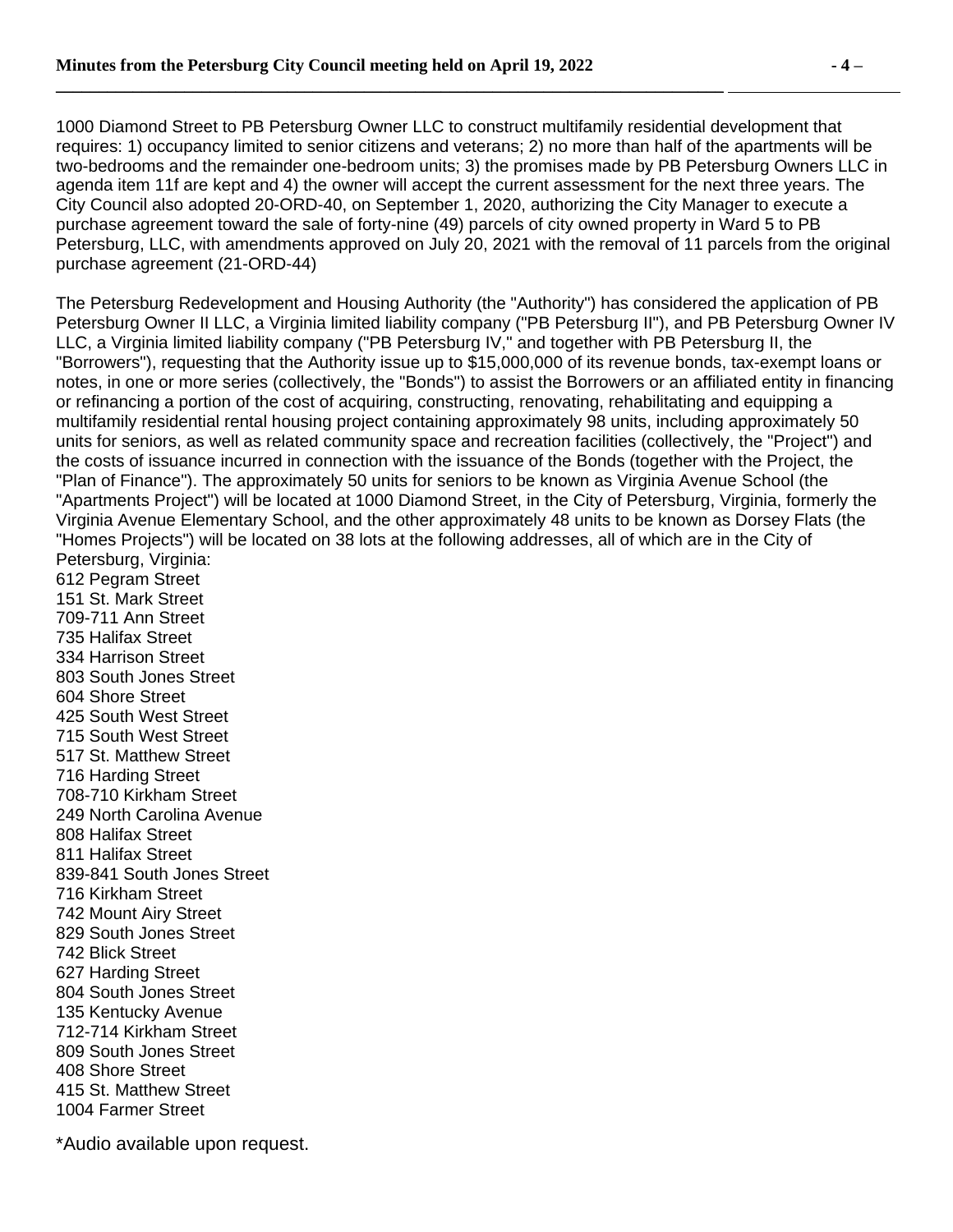852 Rome Street 328 Shore Street 322 Shore Street 204 Kentucky Avenue 521 St. Mark Street 725 Sterling Street 731 South West Street 919 Wythe Street W 202 Kentucky Avenue 151 Virginia Avenue

The City Council of the City of Petersburg, Virginia (the "Council") has held a public hearing in connection with the Plan of Finance on April 19, 2022 (the "Public Hearing"). Section 147(f) of the Internal Revenue Code of 1986, as amended (the "Code"), provides that the applicable elected representatives of the governmental unit having jurisdiction over the issuer of private activity bonds and over the area in which any facility financed with the proceeds of private activity bonds is located must approve the issuance of such bonds. The Authority issues its bonds on behalf of the City of Petersburg, Virginia (the "City") and the Project is located in the City. The Authority, as the issuing governmental unit with respect to the Bonds, has no applicable elected representative, the City constitutes the next highest governmental unit with such a representative, and the members of the Council constitute the applicable elected representatives of the City. The Authority has recommended that the Council approve the issuance of the Bonds. A copy of the Authority's resolution approving the issuance of the Bonds and the fiscal impact statement concerning the Plan of Finance have been filed with the Council.

**RECOMMENDATION:** The Department of Economic Development recommends that the City Council approves the resolution approving the issuance by the Petersburg Redevelopment and Housing Authority of its multifamily housing revenue bonds for the acquisition, construction, renovation, rehabilitation and equipping of the approximately 98-unit Dorsey Flats Apartments multifamily housing facility located in the City of Petersburg.

Brian Moore, Director of Economic Development, gave an overview of the public hearing regarding a resolution approving the issuance by the Petersburg Redevelopment and Housing Authority of its multifamily housing revenue bonds for the acquisition, construction, renovation, rehabilitation and equipping of the approximately 98-unit Dorsey Flats Apartments multifamily housing facility located in the City of Petersburg, Virginia.

Ann Curtis-Saunders, Representative of McGuireWoods, stated, "We serve as bond counsel on this financing for Virginia Avenue School and Dorsey Flat Apartments, which you all know is multifamily residential housing units that will contain approximately 98 units here in the city. For which the borrowers have requested that the Petersburg Redevelopment and Housing Authority issue up \$15 million in tax exempt revenue bonds to assist them with the financing. You may recall that council actually approved this bond issuance about a year ago in March 2021. But since more than a year has passed since that approval and our last public hearing on the bond issuance, federal tax laws for tax exempt bonds require that a subsequent public hearing be held and subsequent approval from council be obtained. We published notice on the public hearing on April 5<sup>th</sup> and April 12<sup>th</sup> in the Progress-Index. And also, I should point out that the resolution acknowledges that this will not be the general debt of the city or the housing authority. But that the debt service will be paid back from the borrowed entities and also from the bond pledge. If you have any questions about the financing process, I am happy to answer those."

Mayor Parham opened the floor for public comments.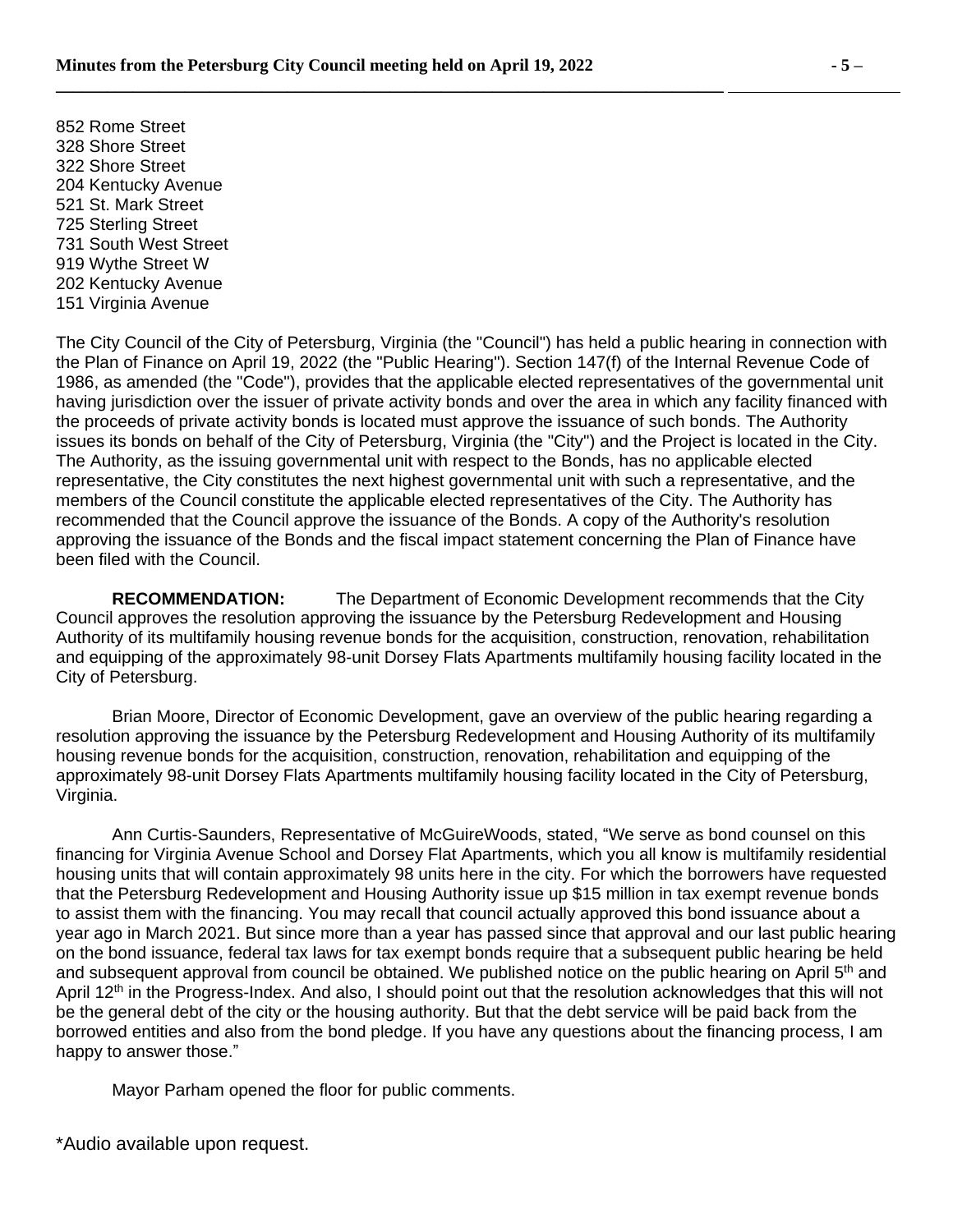Michelle Murrills, 131 South Market Street, stated, "I am just curious to know why nothing has been done with this in the past year. And is this something that has to be done every year even if they start work on it. I am not against having the apartments in there. But it seems to me that this has come up multiple time, both with the zooming commission and here to go over the same things. And it seems like a lot is being done and I know that the more it sits then the more that it falls apart. And we already had a fire in there once. So, I just want city council to make sure that it is something that gets done soon as possible rather than continue to leave it out there which is kind of like how the hotel is. But that is what I was wondering. Thank you."

Ms. Saunders stated, "I think that the reason is that we hadn't closed the financing since the year that we last saw you can be mostly boiled down to logistically getting all of the parties to the financing through their internal approval processes which at this point we are very near. I expect that we will be able to close the bond financing within the next couple of months. And further, for the bond financing piece we will not have to come back before council for approval."

Tom Heinemann stated, "It took a little longer. No one really wanted it to go long. But we are also working through the state historical preservation office for approvals. We have all our state historical approvals, and they were finalized in February. And we are also expecting imminently. Also, we do not see any hiccups or concerns from the national park service for their historical approvals. So, that process took a little bit longer as we had to rework the interior design. And we have worked with some of the historical preservation elements within the school. And we have addressed all of those and we expect a letter from the national park any minute. As Mr. Moore noted we have our permit approvals, and we have the single-family lock permit approval. So, once everything is lined up, we are good to go."

Seeing no further hands, Mayor Parham closed the public hearing.

Council Member Myers made a motion to adopt the resolution approving the issuance by the Petersburg Redevelopment and Housing Authority of its multifamily housing revenue bonds for the acquisition, construction, renovation, rehabilitation and equipping of the approximately 98-unit Dorsey Flats Apartments multifamily housing facility located in the City of Petersburg. The motion was seconded by Council Member Hill. The motion was approved on roll call. On roll call vote, voting yes: Cuthbert, Wilson-Smith, Myers, Westbrook, Hill, Smith-Lee and Parham

#### **22-R-20 A RESOLUTION APPROVING THE ISSUANCE BY THE PETERSBURG REDEVELOPMENT AND HOUSING AUTHORITY OF ITS MULTIFAMILY HOUSING REVENUE BONDS FOR THE ACQUISITION, CONSTRUCTION, RENOVATION, REHABILITATION AND EQUIPPING OF THE APPROXIMATELY 98-UNIT DORSEY FLATS APARTMENTS MULTIFAMILY HOUSING FACILITY LOCATED IN THE CITY OF PETERSBURG.**

d. A public hearing on the consideration of an ordinance approving Community Development Block Grant (CDBG) funding for PY21/FY22.

**BACKGROUND:** The City of Petersburg receives funding through the U.S. Department of Housing and Community Development (HUD) Community Development Block Grant (CDBG) Program. The city distributes the funding to projects to address housing and community development needs. Since 2016, some projects previously approved for funding were cancelled or completed without expending all of the approved funding, resulting in a fund balance.

Up to 15% of CDBG funding can be allocated to public service activities, 20% of CDBG funding can be allocated to administration, and the remainder to housing and community development projects.

The following is project funding requested for approval: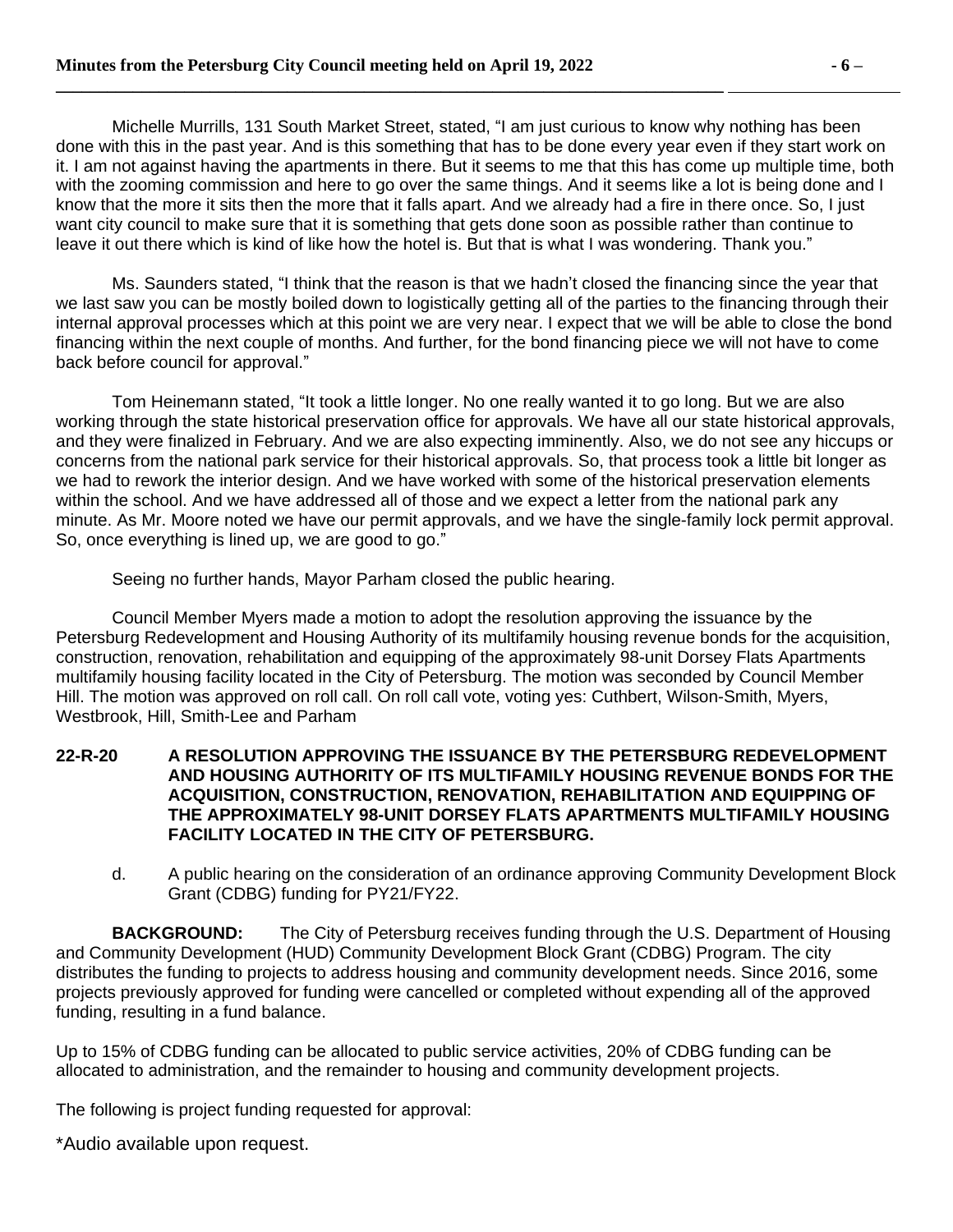| <b>AP Hill Renovations</b>   | \$50,000.00  |
|------------------------------|--------------|
| Low Street Project           | \$ 20,000.00 |
| <b>CDBG Code Enforcement</b> | \$55,000.00  |
| <b>CDBG Administration</b>   | \$ 20,000.00 |
| Comprehensive Plan           | \$150,000.00 |

**RECOMMENDATION:** It is recommended that the City Council considers approval of CDBG funding for PY21/FY22.

Reginald Tabor, Director of Planning and Community Development, gave an overview on the public hearing on the consideration of an ordinance approving Community Development Block Grant (CDBG) funding for PY21/FY22.

Mayor Parham opened the floor for public comment.

Seeing no hands, Mayor Parham closed the public hearing.

Vice Mayor Smith-Lee made a motion to approve the funding for CDBG PY21/FY22. Council Member Myers seconded the motion. The motion was approved on roll call. On roll call vote, voting yes: Cuthbert, Wilson-Smith, Myers, Westbrook, Hill, Smith-Lee, and Parham

### **22-ORD-19 AN ORDINANCE APPROVING COMMUNITY DEVELOPMENT BLOCK GRANT (CDBG) FUNDING FOR PROGRAM YEAR (PY)21/FISCAL YEAR (FY)22.**

e. A public hearing on April 19, 2022, for the consideration of FY2021-2022 #2 Proposed Schools Operating Budget in the amount of \$1,611,079.77.

**BACKGROUND:** In February City Council approved the 1<sup>st</sup> round of supplements, bringing the total appropriation to \$71,117,861. Petersburg Public Schools is bringing a 2<sup>nd</sup> round of supplements for approval in the amount of 2,001,759.10. This additional appropriation will bring schools' revenues for FY2022 total to \$73,119,620.10.

**RECOMMENDATION:** Recommend City Council to approve the budget supplement for the Petersburg City Public Schools for FY2021-2022 in the amount of \$1,611,079.77.

Stacey Jordan, Finance Director, gave a brief overview of the request of approval for the budget supplement for the Petersburg Public Schools.

Mayor Parham opened the floor for public comments.

Seeing no hands, Mayor Parham closed the public hearing.

Council Member Westbrook made a motion to approve the budget supplement for the Petersburg City Public Schools for FY2021-2022 in the amount of \$1,611,079.77. Vice Mayor Smith-Lee seconded the motion. The motion was approved on roll call. On roll call vote, voting yes: Cuthbert, Wilson-Smith, Myers, Westbrook, Hill, Smith-Lee and Parham

f. A public hearing on the consideration of the FY2022-2023 City of Petersburg Proposed All Funds Budget.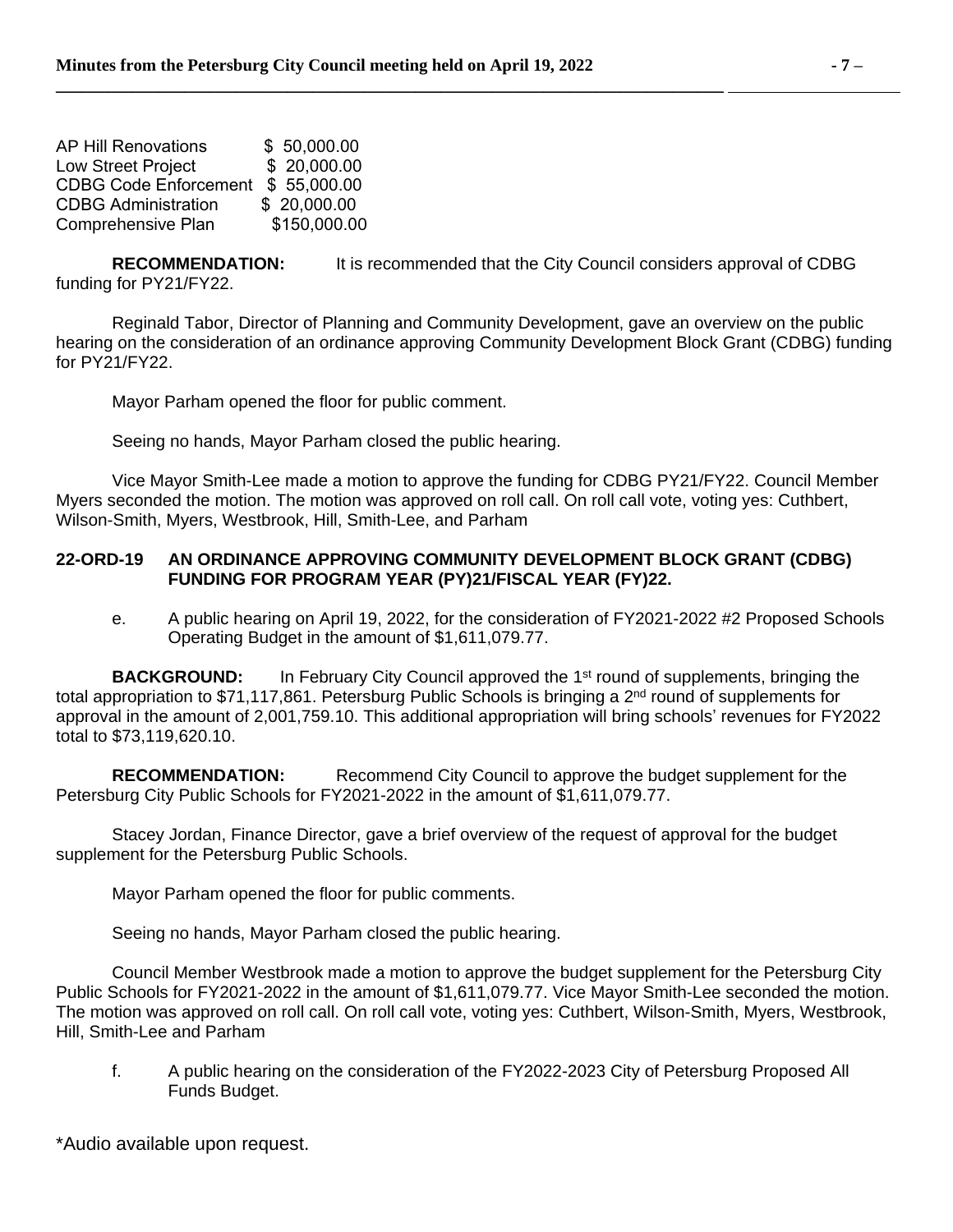**BACKGROUND:** The Interim City Manager proposed an All Funds Budget to the City Council and the public on March 24, 2022.

**RECOMMENDATION:** Recommend City council to adopt and appropriate the All Funds Budget for Fiscal Year 2022-2023.

Stacey Jordan, Director of Finance, gave a brief overview of the request.

**\_\_\_\_\_\_\_\_\_\_\_\_\_\_\_\_\_\_\_\_\_\_\_\_\_\_\_\_\_\_\_\_\_\_\_\_\_\_\_\_\_\_\_\_\_\_\_\_\_\_\_\_\_\_\_\_\_\_\_\_\_\_\_\_\_\_\_\_\_\_\_\_\_\_\_\_\_\_** 

Mayor Parham opened the floor for public comments.

Seeing no hands, Mayor Parham closed the public hearing.

Council Member Wilson-Smith stated, "Mr. Mayor, I think that our budget just went online today. So, I don't think that it is really fair to the public that the budget was just presented online so that the public can actually read it. We just received another copy today. I don't know if this is different from the copy that we received this week. I think that this item needs to be tabled until we have all had the opportunity to compare both documents until the public has had ample time to look at the budget in its entirety online. And I would like to make a motion that we table this."

Council Member Wilson-Smith made a motion to table the item and action until May 17, 2022. Council Member Hill seconded the motion. The motion was approved on roll call. On roll call vote, voting yes: Cuthbert, Wilson-Smith, Myers, Westbrook, Hill, Smith-Lee and Parham

g. A public hearing on April 19, 2022, for the consideration of City Council to advertise a maximum tax rate of \$1.27 per \$100 of assessed value.

**BACKGROUND:** The lowered rate is necessary to offset increased assessment values. The City of Petersburg is proposing to adopt a tax rate of \$1.27 per \$100 of assessed value. The difference will be known as the "effective tax rate decrease."

**RECOMMENDATION:** The Interim City Manager recommends that the City Council approves the reduction of the Real Estate tax rate by \$.08, reducing the rate from \$1.35 to \$1.27 per \$100 of assessed value to allow residents economic relief.

Stacey Jordan, Director of Finance, gave an overview of the request to advertise a maximum tax rate of \$1.27 per \$100 of assessed value.

Mayor Parham opened the floor for public comments.

Gary Talley, 2323 Fort Rice Street, stated, "I strongly support this. This definitely puts us in the same range as the surrounding areas. It seems like a small amount but it is going to make a huge difference."

Seeing no further hands, Mayor Parham closed the public hearing.

Council Member Hill made a motion to approve the request to advertise a maximum tax rate of \$1.27 per \$100 of assessed value. Council Member Westbrook seconded the motion. There was discussion among city council. The motion was approved on roll call. On roll call vote, voting yes: Cuthbert, Wilson-Smith, Myers, Westbrook, Hill, Smith-Lee and Parham

h. A public hearing on the consideration of an ordinance to amend and re-adopt 106-65 of the City of Code pertaining to the collection of delinquent real property taxes on properties where abatement expenses have been incurred.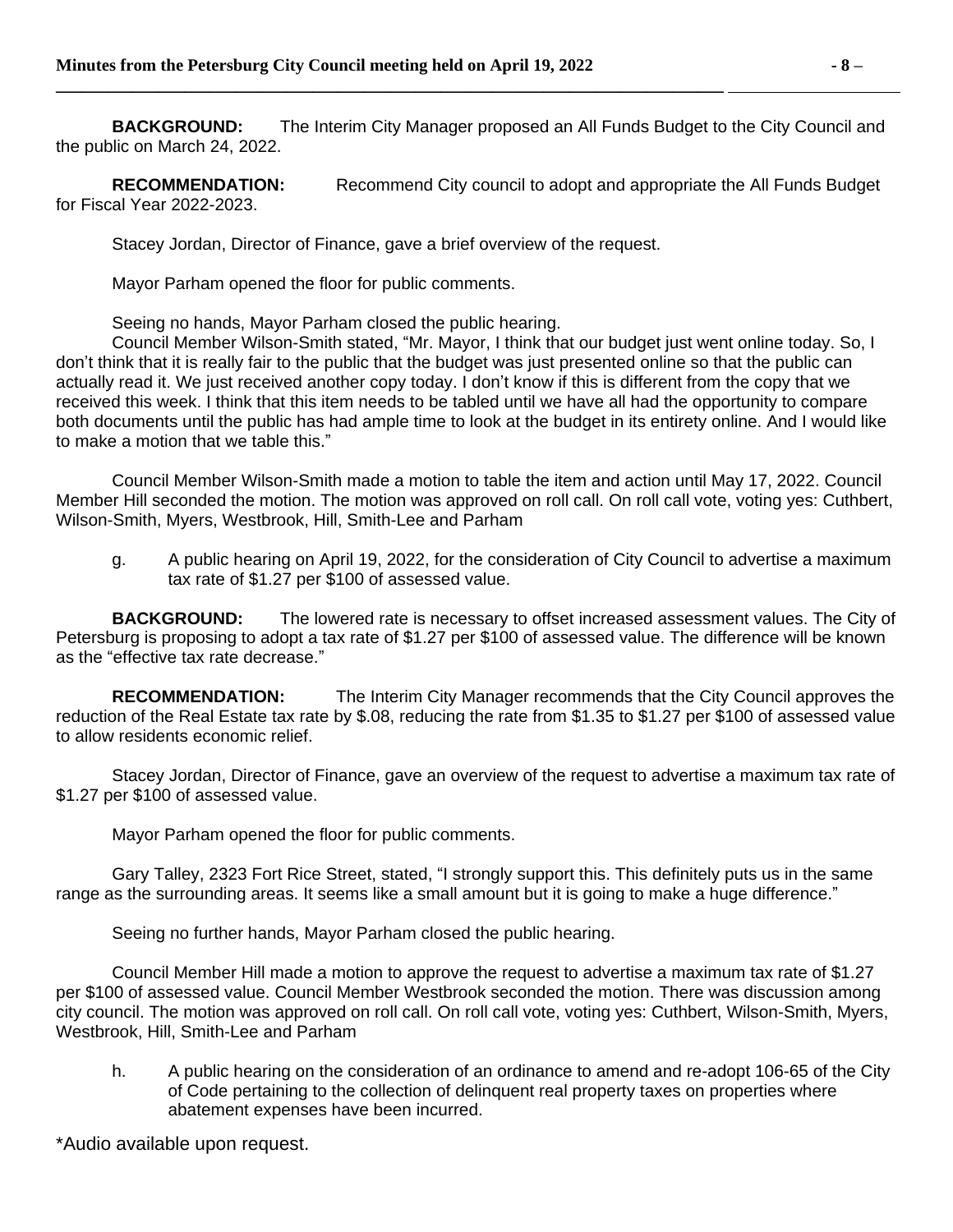**BACKGROUND:** See attached ordinance.

**RECOMMENDATION:** It is recommended that City Council approve the ordinance to amend and re-adopt 106-65 of the City Code pertaining to the collection of delinquent real property taxes on properties where abatement expenses have been incurred.

Stacey Jordan, Director of Finance, gave an overview of the consideration of an ordinance to amend and re-adopt 106-65 of the City of Code pertaining to the collection of delinquent real property taxes on properties where abatement expenses have been incurred.

Anthony Williams, City Attorney, stated, "Mr. Mayor, this is in furtherance of the General0 Assembly effort made by Councilman Myers a year or two ago to give us an advantage over other localities and shortening our collection time. This is just a local implementation of that statutory revision."

Mayor Parham opened the floor for public comments.

Seeing no hands, Mayor Parham closed the public hearing.

There was discussion among City Council and staff.

Council Member Cuthbert made a motion to approve the ordinance to amend and re-adopt 106-65 of the City Code pertaining to collection of delinquent real property taxes on properties where abatement expenses have been incurred. Council Member Myers seconded the motion. There was discussion among city council. The motion was approved on roll call. On roll call vote, voting yes: Cuthbert, Wilson-Smith, Myers, Westbrook, Hill, Smith-Lee and Parham

#### **22-ORD-20 AN ORDINANCE TO AMEND AND RE-ADOPT 106-65 OF THE CITY CODE PERTAINING TO THE COLLECTION OF DELINQUENT REAL PROPERTY TAXES ON PROPERTIES WHERE ABATEMENT EXPENSES HAVE BEEN INCURRED.**

i. A public hearing and consideration of an ordinance authorizing the installation of a street mural at the intersection of W. Washington & Market Street (corner of the Petersburg Public Library).

**BACKGROUND:** During the March 1, 2022, City Council meeting, Ms. Fancie Terrell, and Ms. Lisa Homa of Petersburg Healthy Options Partnerships (PHOPs) made a presentation regarding 'Tactical Urbanism' and a request to install a street mural at the intersection of W. Washington & Market Streets (corner of Petersburg Public Library). The purpose of the street mural is to increase safe and accessible active transportation (walking) opportunities to and between downtown community sites, businesses, and residences.

This street mural project is a part of the 2021-2022 Virginia Walkability Action Institute cohort's (Petersburg team) action plan to create safe and accessible walking opportunities to reach the POP! Mobile Farmers' Market and the Market @ PPL (farm market) at the Petersburg Public Library along with multiple other local businesses, community sites and residences in downtown.

Outcomes of this project are to:

- 1. Support safe crossing across a main downtown and intersecting street.
- 2. Increase access to local farm markets available at the Petersburg Public Library.
- 3. Create a community-driven artistic rendering in a highly-trafficked location.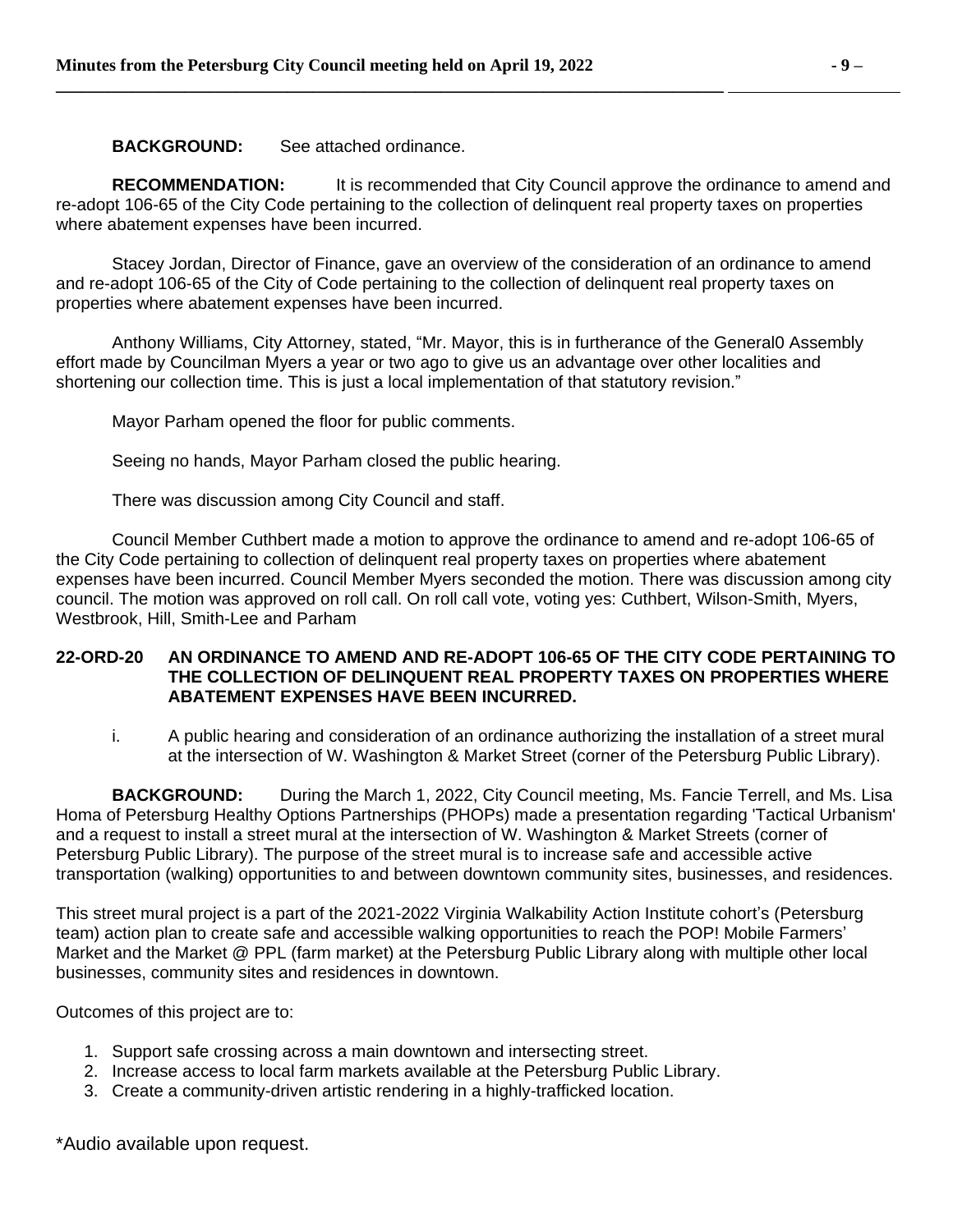Funding for the project is to be paid through grant funding.

Logistics will be coordinated with the City's Department of Public Works.

**RECOMMENDATION:** It is recommended that City Council approve an ordinance authorizing the installation of a street mural at the intersection of W. Washington & Market Street (corner of Petersburg Public Library).

Reginald Tabor, Director of Planning and Community Development, gave a brief overview of the request.

Mayor Parham opened the floor for public comments.

Fancy Terrell, 1604 East Tuckahoe Street, stated, "I presented this to you on March 1<sup>st</sup>. So, if you have any questions, please let me know. I do what to say I think that the street mural gives an opportunity for beautification in the city as well as safer transportation from cyclist as well as drivers in our area."

Seeing no further hands, Mayor Parham closed the public hearing.

Council Member Wilson-Smith made a motion to approve the ordinance as requested. Council Member Hill seconded the motion. There was discussion among city council. The motion was approved on roll call. On roll call vote, voting yes: Cuthbert, Wilson-Smith, Myers, Westbrook, Hill, Smith-Lee and Parham

# **22-ORD-21 AN ORDINANCE AUTHORIZING THE INSTALLATION OF A STREET MURAL AT THE INTERSECTION OF W. WASHINGTON & MARKET STREET (CORNER OF THE PETERSBURG PUBLIC LIBRARY).**

j. A public hearing on April 19, 2022, for the consideration of an ordinance of conveyance of easements to Dominion Energy Virginia in furtherance of the Park & Ride Project.

**BACKGROUND:** During the March 1, 2022, City Council meeting, Ms. Fancie Terrell, and Ms. Lisa Homa of Petersburg Healthy Options Partnerships (PHOPs) made a presentation regarding 'Tactical Urbanism' and a request to install a street mural at the intersection of W. Washington & Market Streets (corner of Petersburg Public Library). The purpose of the street mural is to increase safe and accessible active transportation (walking) opportunities to and between downtown community sites, businesses, and residences.

This street mural project is a part of the 2021-2022 Virginia Walkability Action Institute cohort's (Petersburg team) action plan to create safe and accessible walking opportunities to reach the POP! Mobile Farmers' Market and the Market @ PPL (farm market) at the Petersburg Public Library along with multiple other local businesses, community sites and residences in downtown.

Outcomes of this project are to:

- 4. Support safe crossing across a main downtown and intersecting street.
- 5. Increase access to local farm markets available at the Petersburg Public Library.
- 6. Create a community-driven artistic rendering in a highly-trafficked location.

Funding for the project is to be paid through grant funding.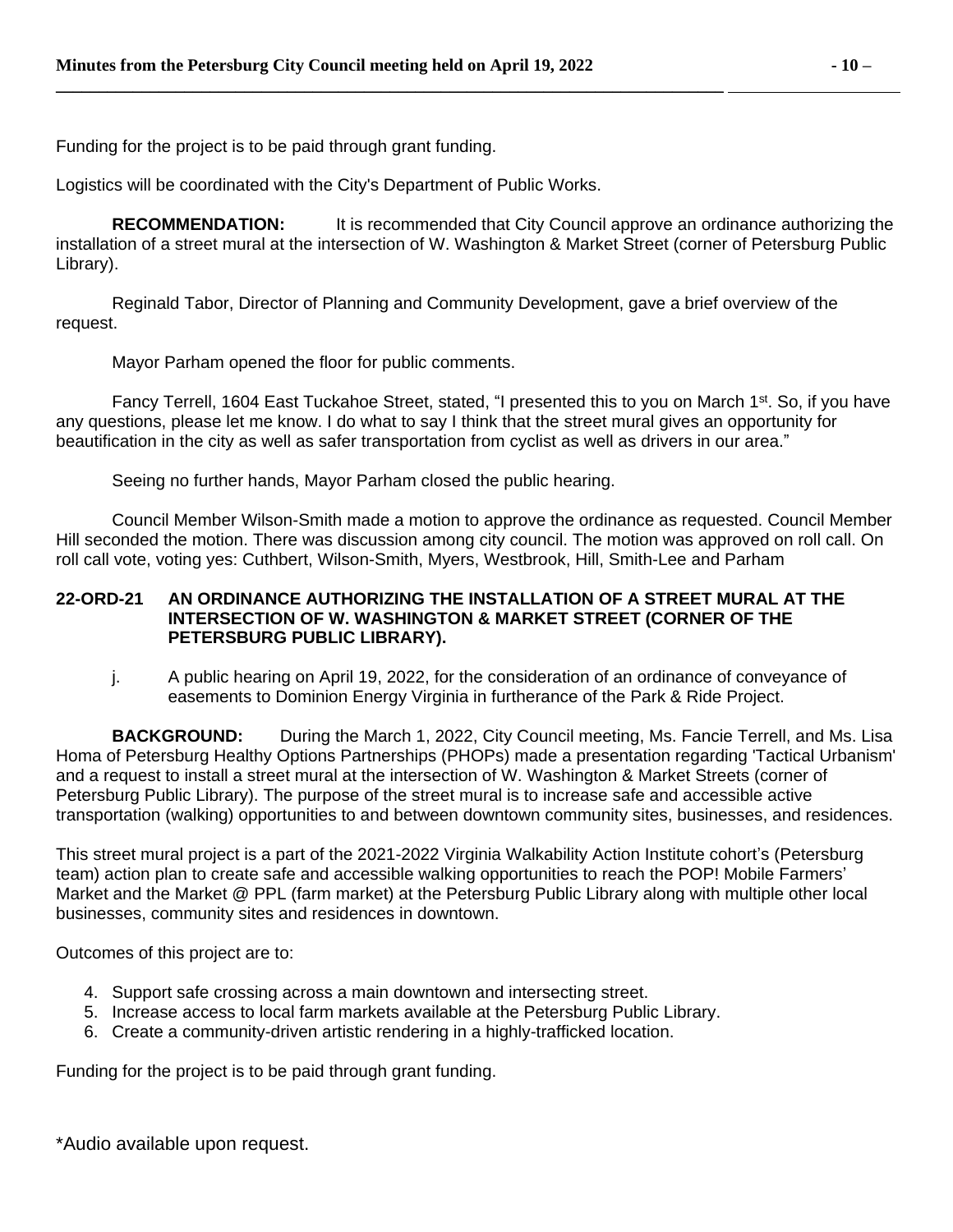Logistics will be coordinated with the City's Department of Public Works.

**\_\_\_\_\_\_\_\_\_\_\_\_\_\_\_\_\_\_\_\_\_\_\_\_\_\_\_\_\_\_\_\_\_\_\_\_\_\_\_\_\_\_\_\_\_\_\_\_\_\_\_\_\_\_\_\_\_\_\_\_\_\_\_\_\_\_\_\_\_\_\_\_\_\_\_\_\_\_** 

**RECOMMENDATION:** Public Works & Utilities recommends that the easements be granted to ensure that Dominion Virginia Energy (Dominion Virginia Power) can construct, maintain, and operate equipment necessary for the operation of electrical services to the Park and Ride Structure.

Randall Williams, Interim Director of Public Works and Utilities, gave an overview of the request.

Mayor Parham opened the floor for public comments.

Kenny T, 436 Hoke Drive, stated, "I just want to know what the significance of this park and ride is. I mean a lot of stuff has closed down, but we got this expensive parking deck. Is anything coming here for us to have that huge parking deck. I mean what is the deal with that.

Seeing no further hands, Mayor Parham closed the public hearing.

There was discussion among City Council and staff.

Council Member Westbrook made a motion to approve the ordinance to authorize the conveyance of an easement to Dominion Energy Virginia in furtherance of the park and ride project. Council Member Hill seconded the motion. There was discussion among city council. The motion was approved on roll call. On roll call vote, voting yes: Cuthbert, Wilson-Smith, Myers, Westbrook, Hill, Smith-Lee and Parham

# **22-ORD-22 AN ORDINANCE TO AUTHORIZE CONVEYANCE OF AN EASEMENT TO DOMINION ENERGY VIRGINIA IN FURTHERANCE OF THE PARK AND RIDE PROJECT.**

k. A public hearing on the consideration of an ordinance to amend and re-adopt Section 94-2 of the City Code pertaining to littering.

**BACKGROUND:** At the March 15, 2022, meeting of City Council, Councilman Myers made a motion to revise the City's littering ordinance. His proposed revisions are consistent with what the current enabling legislation provides. These revisions will make the punishment provisions for littering consistent with State Code provisions.

**RECOMMENDATION:** Schedule a public hearing and adopt the ordinance on April 19, 2022.

Anthony Williams, City Attorney, gave an overview on the public hearing on the consideration of the ordinance.

Mayor Parham opened the floor for public comments.

Michelle Murrills, 131 S. Market Street, stated, "I am glad that Councilman Myers did this. This is very interesting and cool that it goes along with the state. My only question is how does this pertain to the businesses such as Liberty Gas that has a lot of garbage around that nobody seems to pick up. So, I am just wondering is there an extra part to it or how it works. Thank you."

Seeing no further hands, Mayor Parham closed the public hearing.

There was discussion among City Council and staff.

Council Member Myers made a motion to approve the ordinance to amend and re-enact Section 94-2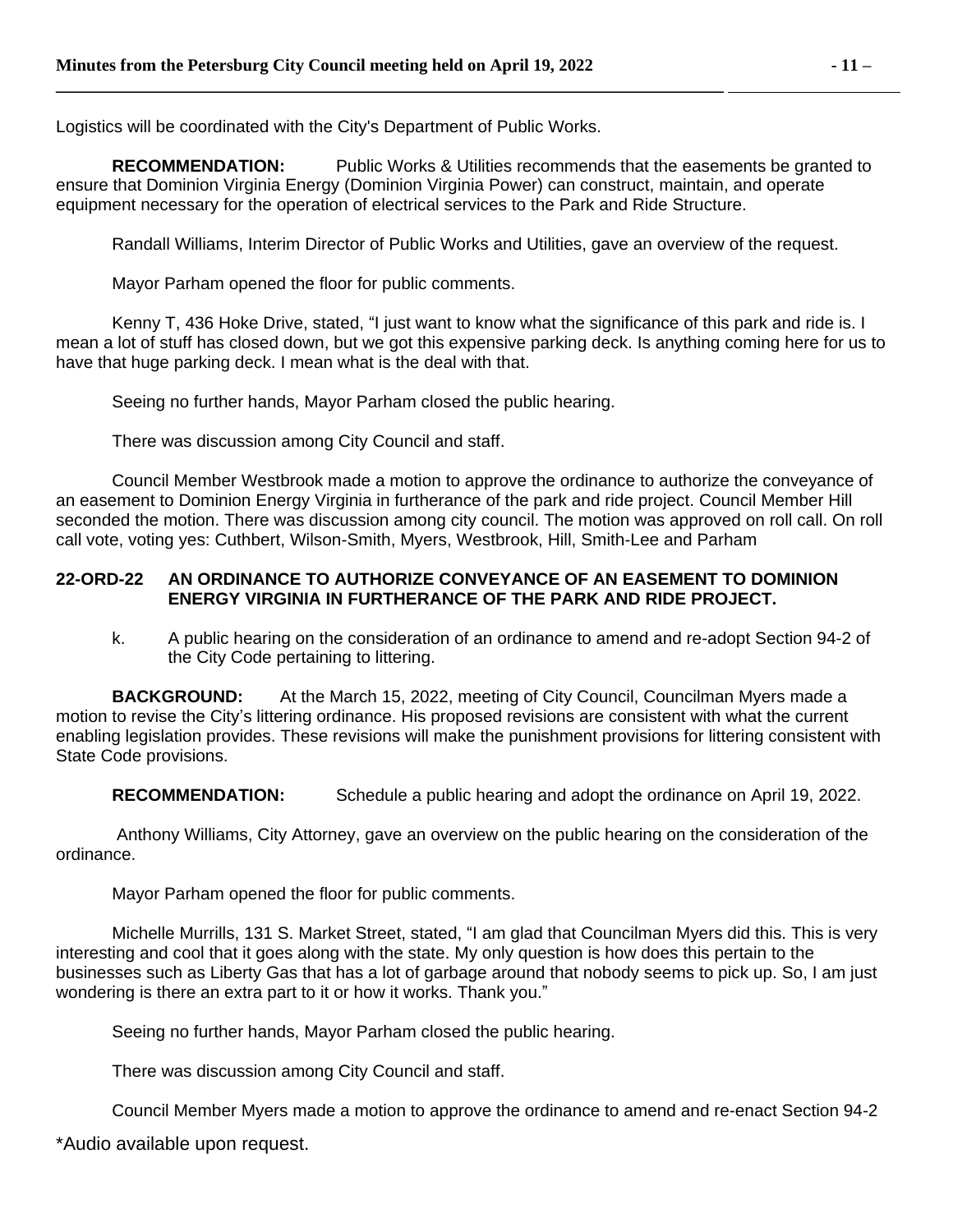of the Code of Virginia to incorporate the minimum fines identified in the current enabling legislation. Council Member Hill seconded the motion. The motion was approved on roll call. On roll call vote, voting yes: Cuthbert, Wilson-Smith, Myers, Westbrook, Hill, Smith-Lee and Parham

#### **22-ORD-23 AN ORDINANCE TO AMEND AND RE-ENACT SECTION 94-2 OF THE CODE OF VIRGINIA TO INCORPORATE THE MINIMUM FINES IDENTIFIED IN THE CURRENT ENABLING LEGISLATION.**

l. A public hearing on the consideration of an ordinance to amend and readopt Section 2-31 of the Petersburg City Code Pertaining to Salaries of City Council and the Mayor.

**BACKGROUND:** The Code of Virginia authorizes salaries for the Mayor and City Council based on population. The State Code provisions supersede any contrary provisions in City Charter with respect to procedures to effectuate salary revisions, but also require that such raises effectuated through adoption shall not be become effective "until July 1 after the next regularly scheduled general election of Council Members." The City Code currently provides for the salaries of Members of Council and the Mayor at levels that are considerably lower than provided under State Code. This amendment will allow salaries to be made consistent with the State Code provisions and will also incorporate any future changes to State Code with respect to salaries of the governing body.

# **RECOMMENDATION:** Adopt ordinance.

Anthony Williams, City Attorney, gave an overview of the request.

Mayor Parham opened the floor for public comments.

Seeing no hands, Mayor Parham closed the public hearing.

There was discussion among City Council and staff.

Council Member Cuthbert stated, "I do think that 2-31 is badly out of date. And so, I move that we amend Section 2-31 of the Petersburg City Code pertaining to salaries of city council and the mayor to read as follows: Section 2-31. – Salaries. The annual salary of the mayor shall be \$13,000. The annual salary of each other member of the City Council shall be \$12,000."

Council Member Cuthbert made a motion to approve the ordinance with the additional changes that the mayor's salary be \$13,000 and council members salary be \$12,000. Council Member Hill seconded the motion. There was discussion among city council. The motion was approved on roll call. On roll call vote, voting yes: Cuthbert, Westbrook, Hill, and Smith-Lee; Voting No: Wilson-Smith and Myers; Abstain: Parham

# **22-ORD-24 AN ORDINANCE TO AMEND AND RE-ADOPT SECTION 2-31 OF THE CITY CODE TO INCREASE THE SALARIES OF THE MAYOR AND MEMBERS OF CITY COUNCIL.**

- **9. PUBLIC INFORMATION PERIOD:** A public information period, limited in time to 30 minutes, shall be part of an Order of Business at each regular council meeting. Each speaker shall be a resident or business owner of the City and shall be limited to three minutes. No speaker will be permitted to speak on any item scheduled for consideration on the regular docket of the meeting at which the speaker is to speak. The order of speakers, limited by the 30-minute time period, shall be determined as follows:
	- a) First, in chronological order of the notice, persons who have notified the Clerk no later than 12:00 noon of the day of the meeting,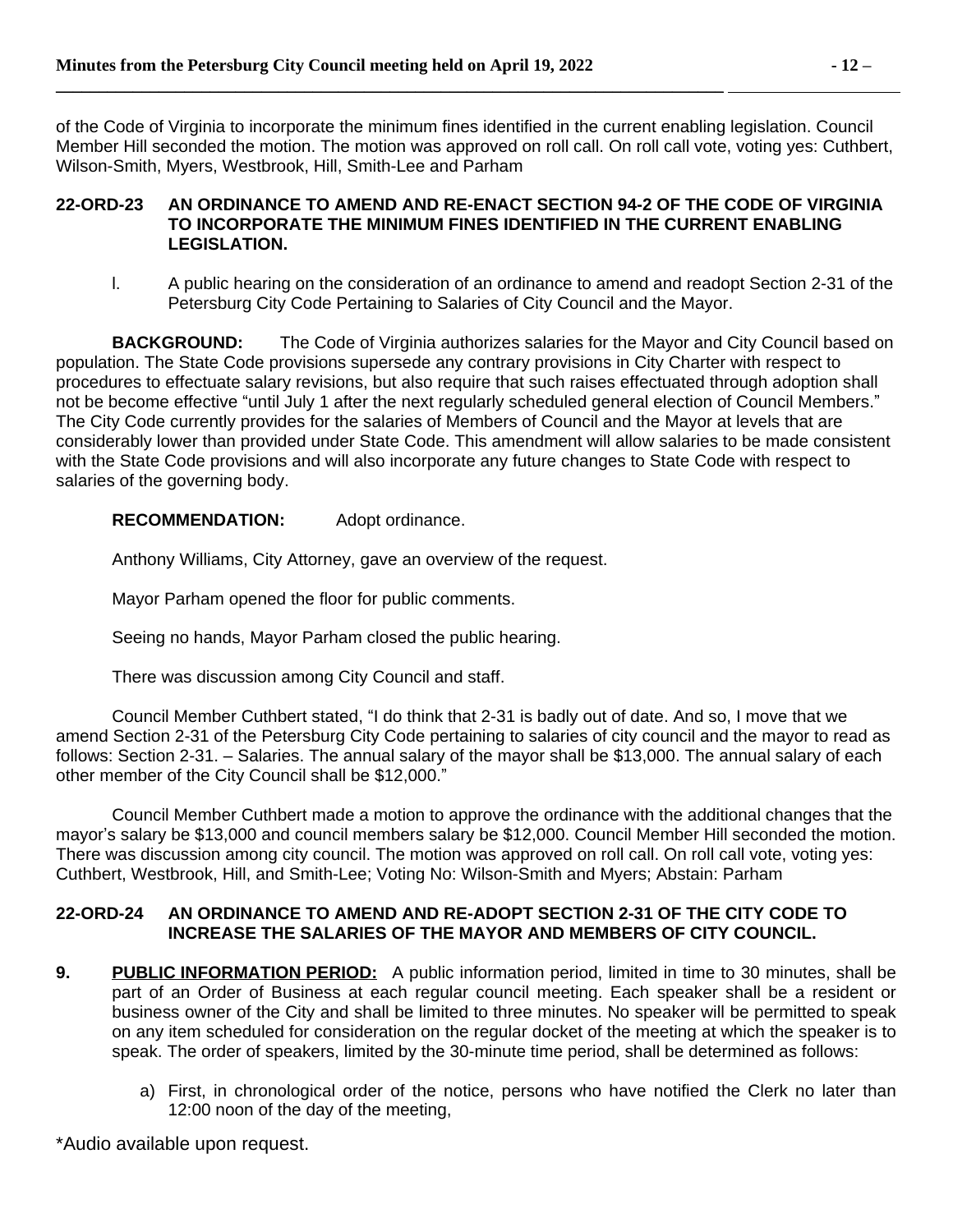b) Second, in chronological order of their sign up, persons who have signed a sign-up sheet placed by the Clerk in the rear of the meeting room prior to the meeting.

Richard Stewart, 129 Rolfe Street, stated, "I am here today to see what happen when I told you about the traffic light. We need one going in and out of Pocohontas. It is very dangerous. There were two accidents that occurred out there this weekend. We need something to be done. Another thing and it is probably not my business, but I am still going to ask the question. When is St. Andrew Street Bridge going to be open? And the other question that people keep asking me is what happened to the city manager. He was just here, and he said hat he was going to do great things for Pocohontas and all this kind of stuff. And then all of a sudden, he left. So, what happened to the city manager? Thank you."

Gilvia Stith, 2448 County Drive, stated, "I have heard a lot of good stuff here today. I have a major concern about the homeless. And I do understand that the training center shut down. There seems to be something missing here. Because we have a vast number of homeless veterans. Mental health is a big issue. This is something that we used to not want to speak on. I think that it is something that we have to address. And it needs to be taken care of. I do not think that people should have to panhandle and be out in the cold and out in the weather. I think that everyone should have proper shelter. I do not think that it was considered when that training center closed where would these people go. And they end up all over the city. We as citizens can only give but so much. When I pass them, I keep certain dollars that I can give to them, blankets, shirts and whatever I can share. But I think that this is an issue. As much as you are planning for public housing, which is necessary, I think that it is a major necessity for the homeless and the mental health to be addressed as well."

Michelle Murrills, 131 S. Market Street, stated, "Since March 26, 2022, less than a month ago, there have been five shootings death in the City of Petersburg. The youngest victim is 15 years old. I am sorry to say that nothing has been officially released from the City of Petersburg, the City Manager's Office, or the City Council in response to this. This is wrong. There are grieving families that need help and guidance. There is a community that wants to look towards its leaders to know what the city plans on doing to keep this from happening again. I understand that there are no easy answers and fixing anyone prior to the problem will take time. But to simply shrug your shoulders and say it is Petersburg is not enough. Although one of you have been on City Council for more than five years, two of you have been here for more than 12 years. It is ridiculous that something has not been done or at least started during that time. I realize that Petersburg has been through some hard times in the last 12 years but there have been many times that money could have been spent on fixing problems in the city rather than the frivolous things that it was spent on. The money that was spent on this library extension could have gone towards working on violence rather than the library. This room, while nice, was not needed and no matter what else you say this room has never or will ever save a child's life. And that is what this boils down to. Saving a child's life. This city needs to work harder on hiring and retaining our police officers and not just allow them to use Petersburg as their training ground and then take that experience elsewhere. Experience that the citizens of Petersburg have paid for in more ways than one. This city needs to fix up the abandoned and blighted homes. Plenty of studies show that homes and buildings that look like blighted buildings here lead to more violence. There are so many laws in Petersburg that would make a difference in this problem if they were actually applied. I for one would like to commend Councilman Myers for the work that he has personally been doing on fixing blighted homes. Jefferson Street and Centre Hill area are looking much better with the houses that he has been working on. I hope that the momentum keeps up and these houses are finished. I truly believe it makes a difference. This city needs to finish fixing up parks and outdoor areas for children to play at. And make sure that all of the basketball hoops that came down because of COVID are put back up. This city also needs to repair broken sidewalks. We fixed the potholes now can we fix the sidewalks. Since, I only had three minutes to speak, these are just a few things that make a big difference in the lives of citizens of Petersburg. These things are prevalent throughout the city and not just Old Towne. I love what I have seen lately in Old Towne but there are more than just Old Towne. You have 30,000 residents within the city looking at you for guidance. Please help. Thank you."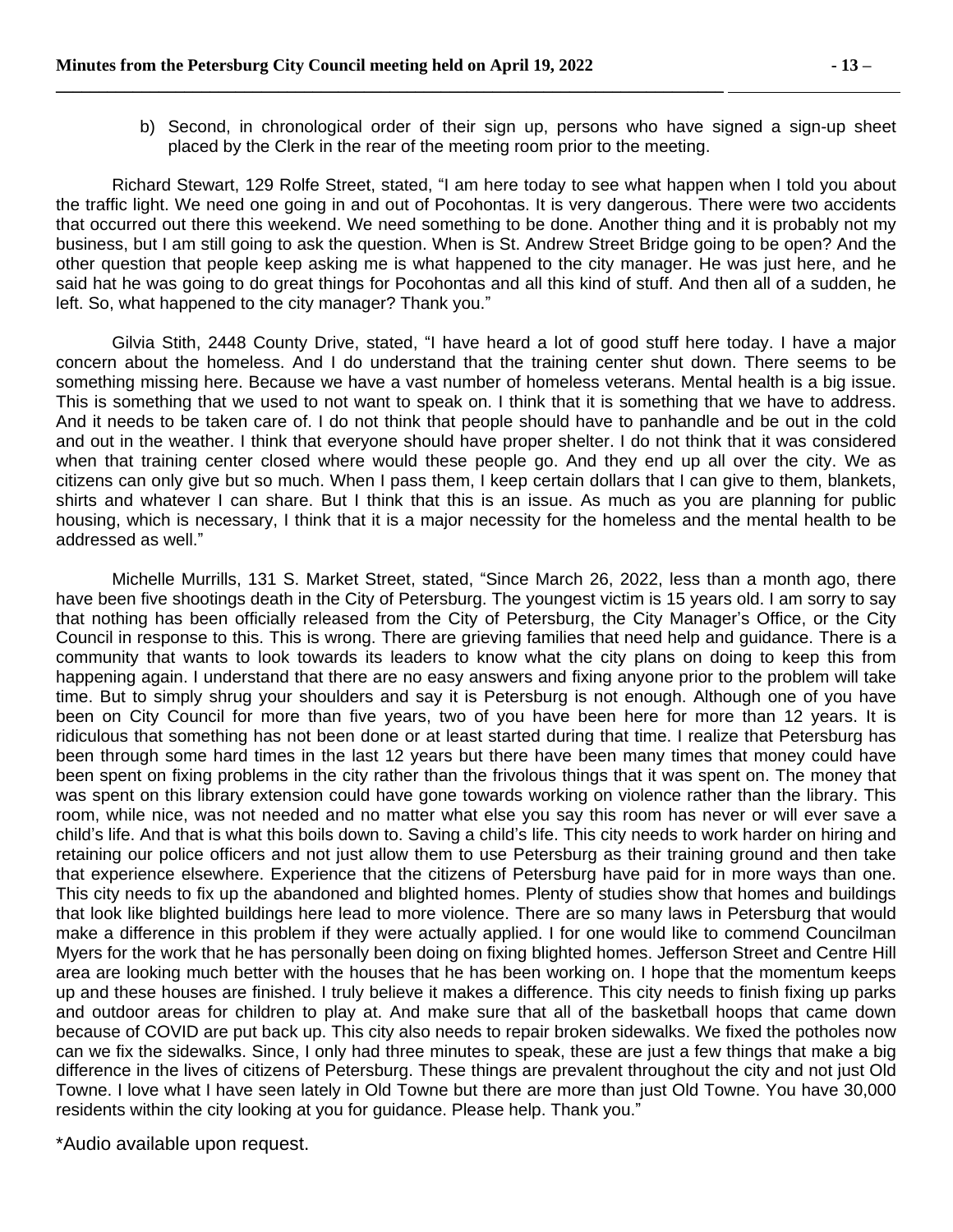Amanda Green, 1210 West High Street, stated, "I just wanted to bring it to city council's attention that the request tracker is not working where you can report high grass. My neighbor at 1206 High Street and across the street at 1203 High Street are both blighted properties and the grass is almost at my knees. So, I want to make sure that the city is aware to get the site back up so we can put the complaint out there. Thank you."

### **10. BUSINESS OR REPORTS FROM THE MAYOR OR OTHER MEMBERS OF CITY COUNCIL:**

Council Member Cuthbert made a motion to authorize the city manager and city attorney to execute all documents necessary to facilitate efforts to conclude Petersburg Circuity Court Case No.: CL21000495-00 in accordance with the terms discussed in closed session today. Council Member Hill seconded the motion. The motion was approved on roll call. On roll call vote, voting yes: Cuthbert, Wilson-Smith, Myers, Westbrook, Hill, Smith-Lee and Parham

Council Member Cuthbert stated, "Thank you. A couple of things. One, I enjoyed very much the Donamatrix Bicycle Ride on April 2<sup>nd</sup>. The mayor and I had a race to see who would come in first and I let him win. And a good time was had by all. I want to thank the Clerk of Council for adding page numbers to our agenda packet. That makes it a lot easier for us to navigate, Ms. Jackson. It really makes a big difference. So, I thank you for that and I think all of council thanks you for that. On this issue of violence, it is very much on the minds and consciousness of every member of this council. We all wish we could reach deep in the hearts and the minds of the people that are perpetrating the violence. Unfortunately, that is not the way that human nature works and that is beyond our grasp. At the same time, we are definitely not shrugging our shoulders. WE are doing everything that we can. We adopted the firearms ordinance that prohibits firearms in public buildings such as this. As well as in our parks and parade routes. We are strenuously enforcing our property maintenance building code. We are not where I would like us to be, but we are light years ahead of where we were when a number of us joined city council. A longer-term solution to the problem, I am convinced is to improve the literacy rate in our schools here in Petersburg. I handed out as many copies as I had to the public. And there are 11 pages of paper that I had stapled together. And I would just like to highlight what those pages teach us. On page one, shows that the school board has received over \$36 million dollars from March 2020 to 2021, through various federal programs that we have not seen in the past. And some of that money is eligible for the use of that money. Much of that money is to address the decrease in literacy that has taken place since the pandemic. As you will see if you turn to page six, this is a page from an article that was published in the Wall Street Journal last year. And the paragraph reads, 'to address the pandemic related learning laws, this particular principal in another jurisdiction used federal stimulus funds to hire an academic recovery teacher for the fourth graders and another staffer to focus on reading and prevention to targeting fourth and second graders.' She is also focusing on teachers and 14 instructional assistants to get trained in the reading system. A program that has a heavy system on phonics. Now that is hardly a quick solution, but I think there is no quick solution. If you go back to page 2, you will see the absolute abysmal reading, math, and science scores in our public schools. And so, I think for those who are concerned about violence in our community, one place to take your request for help, which I joined is to the Petersburg School Board. And you might take these papers in hand and ask them which of these categories of federal funds can be used to address our literacy problem. There is definitely a connection between lack of ready ability to read and tendency to violence. Last thing I want to turn to is a speeding motion. This is item 10a on the agenda and I move that we adopt the motion that appears in the agenda packet that appears at page 109 and 110."

a. Consideration of a motion to discourage speeding.

**BACKGROUND:** MOTION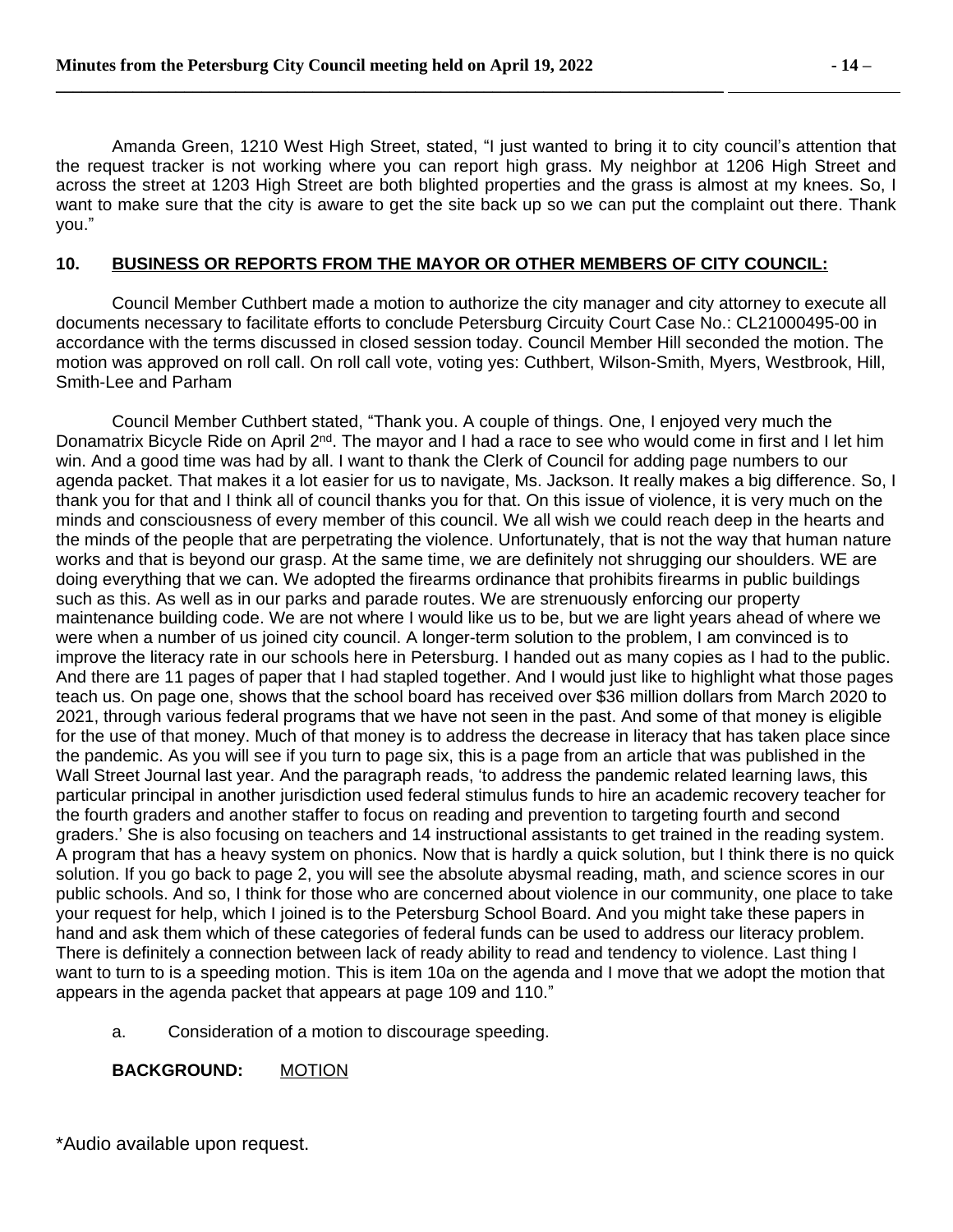Council directs the City Manager to direct staff to take the following actions, all as recommended by the Petersburg Department of Police:

- 1. To re-install a stop light at the intersection of West Washington Street and Perry Street.
- 2. To add a stop light at the intersection of West Wythe Street and Perry Street.

**\_\_\_\_\_\_\_\_\_\_\_\_\_\_\_\_\_\_\_\_\_\_\_\_\_\_\_\_\_\_\_\_\_\_\_\_\_\_\_\_\_\_\_\_\_\_\_\_\_\_\_\_\_\_\_\_\_\_\_\_\_\_\_\_\_\_\_\_\_\_\_\_\_\_\_\_\_\_** 

- 3. To place signs on Mingea Street (near its intersection with South Crater Road) and McKeever Street, stating that large trucks are prohibited.
- 4. To install stop signs, as follows:
	- a. Intersection of South Sycamore Street and Fillmore Street (making this a four-way stop).
	- b. Intersection of South Jefferson Street and East Fillmore Street (making this a four-way stop).
	- c. Intersection of St. Andrews' Street and Webster Street (making this a three-way stop).
	- d. Intersection of Claremont Street and Blair Road (making this a three-way stop).
	- e. Intersection of Graham Road and Pine Ridge (making this a three-way stop).
	- f. Intersection of Liberty Street and Harrison Street (making this a four-way stop).
	- g. West Clara Drive and Talley Avenue (making this a three-way stop).
	- h. Custer Street and Hawk Street (making this a four-way stop).
	- i. Custer Street and Hamilton Street (making this a three-way stop).
	- j. Patterson Street and Augusta Avenue (replacing each of the two yield signs with a stop sign).

 The City Attorney has advised that VDOT requires a speed study before the city erects a stop sign on state-designated roads. The City Attorney has further advised that there is no legal requirement for a speed study before the City erects a stop sign on roads that are not state designated and that the liability risk resulting from the erection of such a stop sign without first obtaining a speed study is not significant absent unique circumstances.

 Accordingly, Council directs the City Manager to direct staff to erect stop signs at the foregoing intersections by the following deadlines:

- 1. As to the stop signs on state designated roads before September 1, 2022.
- 2. As to the other intersections specified above which are not state designated roads before June 1, 2022.

 In addition, as to the following components of the proposed action plan to discourage speeding in Petersburg, Council asks the City Manager to work with staff to present a recommendation at Council's work session on May 3, 2022, as to the following:

- 1. Whether to designate certain residential through streets as "augmented fine streets" as *Virginia Code* section 46.2-878.2 and *Petersburg City Code* sections 110-10 and 110-12 allow (for example, perhaps High Street, South Jefferson Street, Graham Road, and Claremont Street).
- 2. Whether to adopt an ordinance and otherwise do what is necessary to decrease the speed limit from 25 MPH to 20 MPH along streets where speeding is a special problem (as *Virginia Code* section 46.2- 1300 allows) (for example, perhaps West Bank and High Street, between North Sycamore Street and University Boulevard).
- 3. Whether to freshly paint all existing pedestrian crosswalks on North Sycamore Street, South Sycamore Street, and West Washington Street, and add pedestrian crosswalks at the intersections of West Washington Street and Guarantee Street, South Sycamore Street and Marshall Street, South Sycamore Street and Fillmore Street, South Jefferson Street and Fillmore Street, and South Jefferson Street and Marshall Street.
- 4. Whether to install more speed limit signs along the streets where the city installs new stop signs.
- 5. Whether to install solar-powered (and not merely battery-powered) signs on South Sycamore Street, where it crosses I-85, to display the motorist's current speed in real time.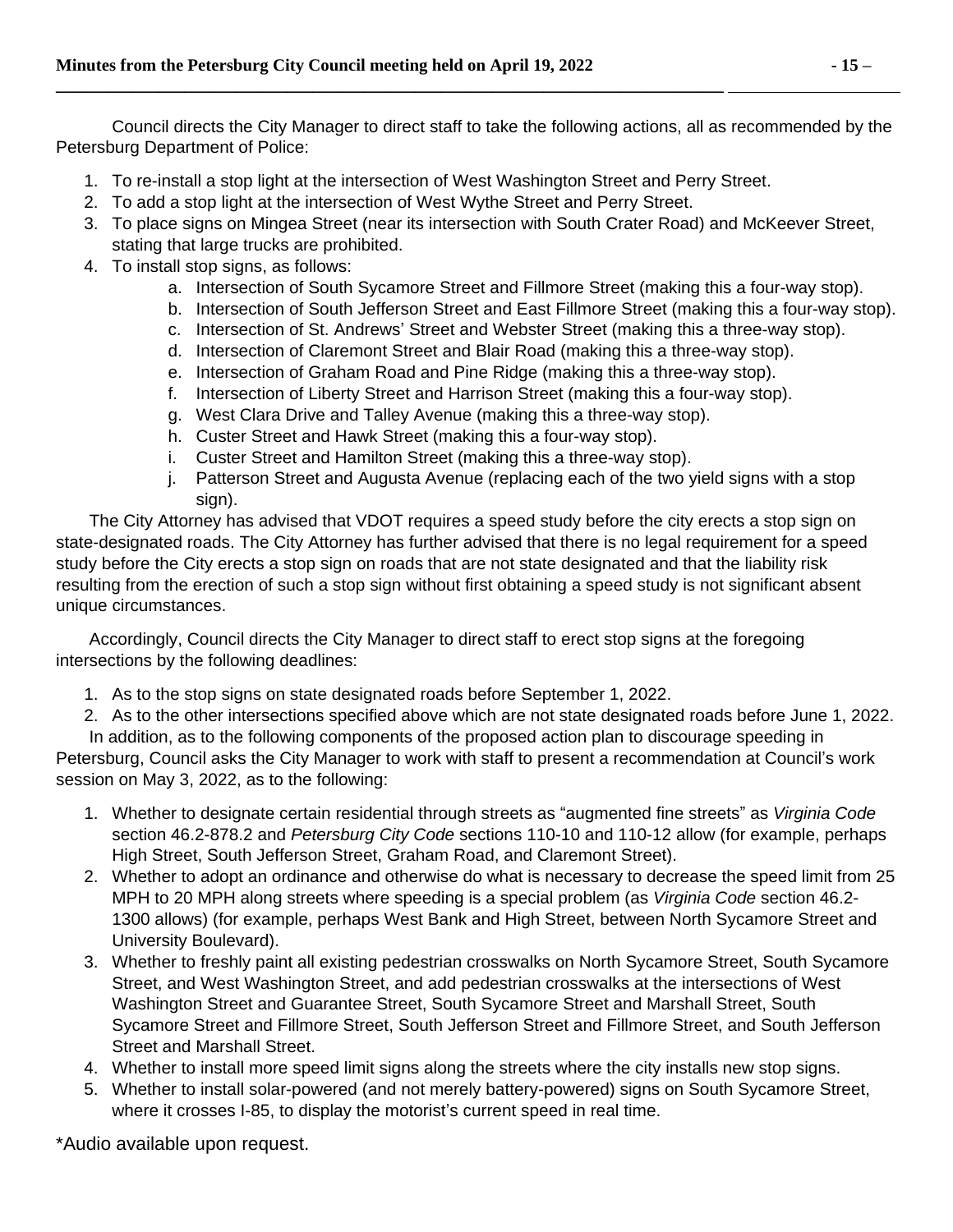6. Whether to create, fund, and staff a dedicated traffic enforcement unit that will not be diverted to calls for service except under the direst circumstances.

#### **RECOMMENDATION:** Approve Motion

Council Member Cuthbert made a motion for council to direct the city manager to direct staff to take the following actions as listed in the attached motion. Vice Mayor Smith-Lee seconded the motion.

Mayor Parham opened the floor for public comments.

Brian Moore, 406 Claremont Street, stated, "No I am not the former Mayor Brian Moore, he is over there but he is my neighbor. One of the intersections that is proposed to have a three-way stop is right next to my house. Speeding has been a concern for all of us down on Claremont Street between Claremont and Sycamore Street. It seems like in the recent years it has become a drag strip of how fast they can get from one street to the other. I have been a victim several times with my property being destroyed parked out front of my house. The most recent was this past November. My truck got about \$1,000 worth of damage done to it. It is a problem. I am encouraging you guys to please work together and to pass this motion because eventually it is not going to be somebody's property but someone's family member. I am a firm believer that my kids ride their bicycles around the neighborhood with their friends. My wife and I walk our dog. Other neighbors walk their dogs and some of you have family members that live in that neighborhood, and it needs to be a priority. And I would appreciate if you guys took it as such. Thank you."

Percy Skeleton, 433 Graham Road, stated, "I really do appreciate Councilman Cuthbert coming and leaving that information in the door. Because where I live at, I live in at the bottom of Graham Road. And why it is so alerting to me is that I can stand in my yard on the side of the house, and I say what is this a speedway. Because they are coming by so fast. I have two grand kids. I have a one-year-old and two-year-old and they are walking. And then I have a special needs daughter. And we have to keep our eyes on them. What really gets me though is that when are coming down Graham Road and they see us braking and hitting the light to turn in the yard. It is just outrageous. Because living around there it is not like living on a level street where you can turn in. We live on the bottom of the hill and when we turn in it is so dangerous. I probably put my signal light on at three houses before I get to my house. And when I look, they are still very close to me. So, just like I said that when I got that in the door, I was so happy. Because it was something being done, or I hope that it will be done. Because I have those three grandkids and they be running wild. And they hit that hill and cannot stop, and a car come pass and you know what will happen. I thank Council Member Cuthbert for doing that, acknowledging that, and bringing it to you all up front."

Bob Rogers, 207 Marshall Street, stated, "I am a member of the Poplar Lawn Neighborhood Association. I urge you to pass this ordinance. Speeding at the corner of Jefferson and Marshall where I live is a problem. But I also encourage more things. But we will get what we can get tonight. There have been three accidents within one house of where I live at the corner of Marshall and Jefferson. I know that a couple of them were due to speeding. So, thank you and I urge you to do this, and I appreciate your time."

Claudia Bezaka, 205 South Sycamore Street, stated, "Thank you for this opportunity to address this really important issue. Speeding has affected me twice in 2020 where a car ended up in my yard. And that was speeding early in the morning. And the second car was in July, and it was a DUI. It was a personal consequence for me. However, I am here to address the two buildings that is across from Sycamore and Marshall Street. Those are senior living buildings, and the crosswalks are an issue. They are potential hazards. I do have footage of residents that just came from the new dollar store with their shopping cart waiting between three to five minutes before any car would stop. I also have video footage of a woman that is disabled, and she waited about six minutes before any card would stop. And even a school bus passed her as she was in the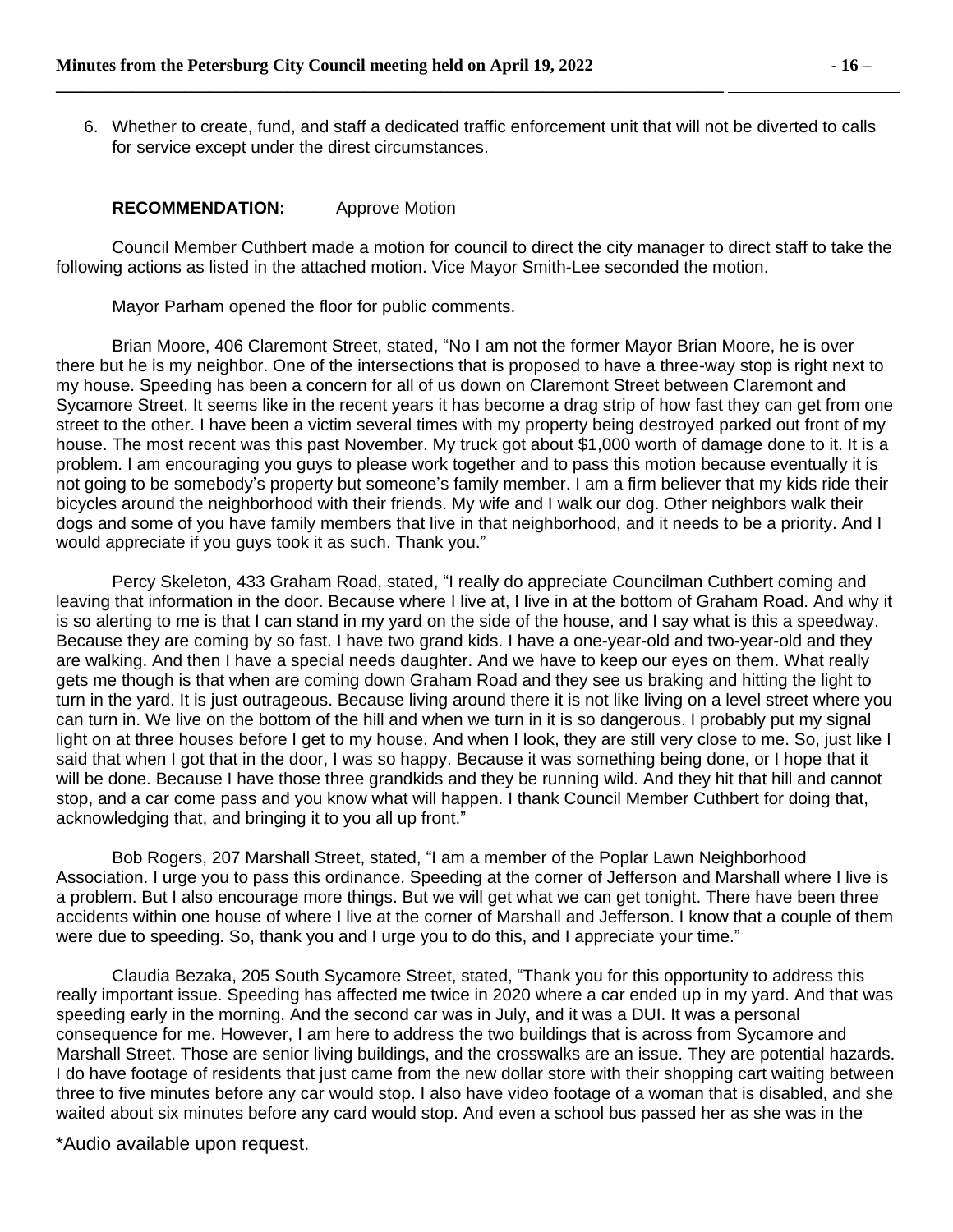middle of the crosswalk. A third stance involves the public city bus that stops in front of my building which is a hazard being that we have a lot of wheelchair residence who need to cross that crosswalk to get to the building. So, they are coming from Walnut Hill and the bus stops right in front of it. And I see all of this because I am in the garden a lot. I love gardening. It is just an accident waiting to happen. Fences can be built but bodies cannot. And these are seniors that have lived on this earth for a long time. And I believe that they deserve a way to cross that without fearing for their life. A flashing sign or anything. Traffic is just not stopping. Even if they are not visible. I am thankful that you are addressing this issue because it does involve public safety."

Michelle Murrills, 131 South Market Street, stated, "As you all know, I walk everywhere in the city. I do spend a lot of time down Sycamore and around Poplar Lawn. And I am very happy with putting in the stop signs. I know that some people get sinical and think that drivers tend to blow through stop signs. And what is the point in putting them out. But it does amaze me. I do watch on Liberty or other streets that people that are speeding will stop for stop signs. So, I am very happy that these are going in. Thank you."

Abigail Roots, 241 South Sycamore Street, stated, "I pretty much want to be another voice backing up what everyone said. So, I hope you heard the heartfelt concerns from the people who live here. This is seriously an issue. WE moved it about a year ago. And since then, we have seen a number of instances that Claudia just mentioned of people in the crosswalk, and they cannot cross the street. I have checked the Petersburg Police Department and their weekly report that they put out. And these are certain incidents that have only been reported. Every week in one of the wards there is at least one hit and run. Sometimes there are more than one in the wards. So, this is a very serious issue. Secondly, we do live across from the Lafayette Senior Community Building. And I have seen a number of instances as well where they stand there, and they wait or one evening I saw one woman who was seconds away from being hit because someone did not see her because of the dust. She was trying to cross, and she stepped into the road, and they hit their brakes at the very last second. So, we almost had another hit and run. So, again I reiterate that I hope that this pass. And we do not need more discussion about. Please we need something done."

Richard Stewart, 129 Rolfe Street, stated, "I thank the police department for coming over during the day and everything is neutral. But in the evening, with this new tour and stuff coming to Petersburg and all kind of people coming over there, there is something happening at the bottom of Rolfe Street that we call the racetrack. They come down there with a tremendous amount of speed. And so, or later somebody is going to get hurt. They have the Rotary Park down there. They go down to the park and I think that there is drug exchange down there. When they come out, they come out very fast. So, I am hoping that whatever this ordinance is you pass it. Because maybe it can apply to Pocohontas some way or somehow. I have sen0 them come off the Martin Luther King Bridge and it looks like that is the starting line. And they race from Pocohontas Street to Sapony Street, and they do not stop at the stop sign. They slow down and go around the corner like it is a racetrack. So, I hope that you can approve this and help Pocohontas. Thank you."

Seeing no further hands, Mayor Parham closed the public hearing.

There was discussion among City Council and staff.

Council Member Wilson-Smith made a substitute motion to approve the motion and omit (1) and (2) and omit (1) at the bottom of the page and table page (2) and report back on May 3. Council Member Myers seconded the motion. There was discussion among city council. The motion was approved on roll call. On roll call vote, voting yes: Cuthbert, Wilson-Smith, Myers, Westbrook, Hill, Smith-Lee and Parham

Council Member Wilson-Smith stated, "Thank you so much. Just three things. I too have been very concerned about the total number of murders, killings, and shootings that we have had in this city. It really has been horrendous. I want to ask us once again because I brought this up before. Not that my ideas are perfect,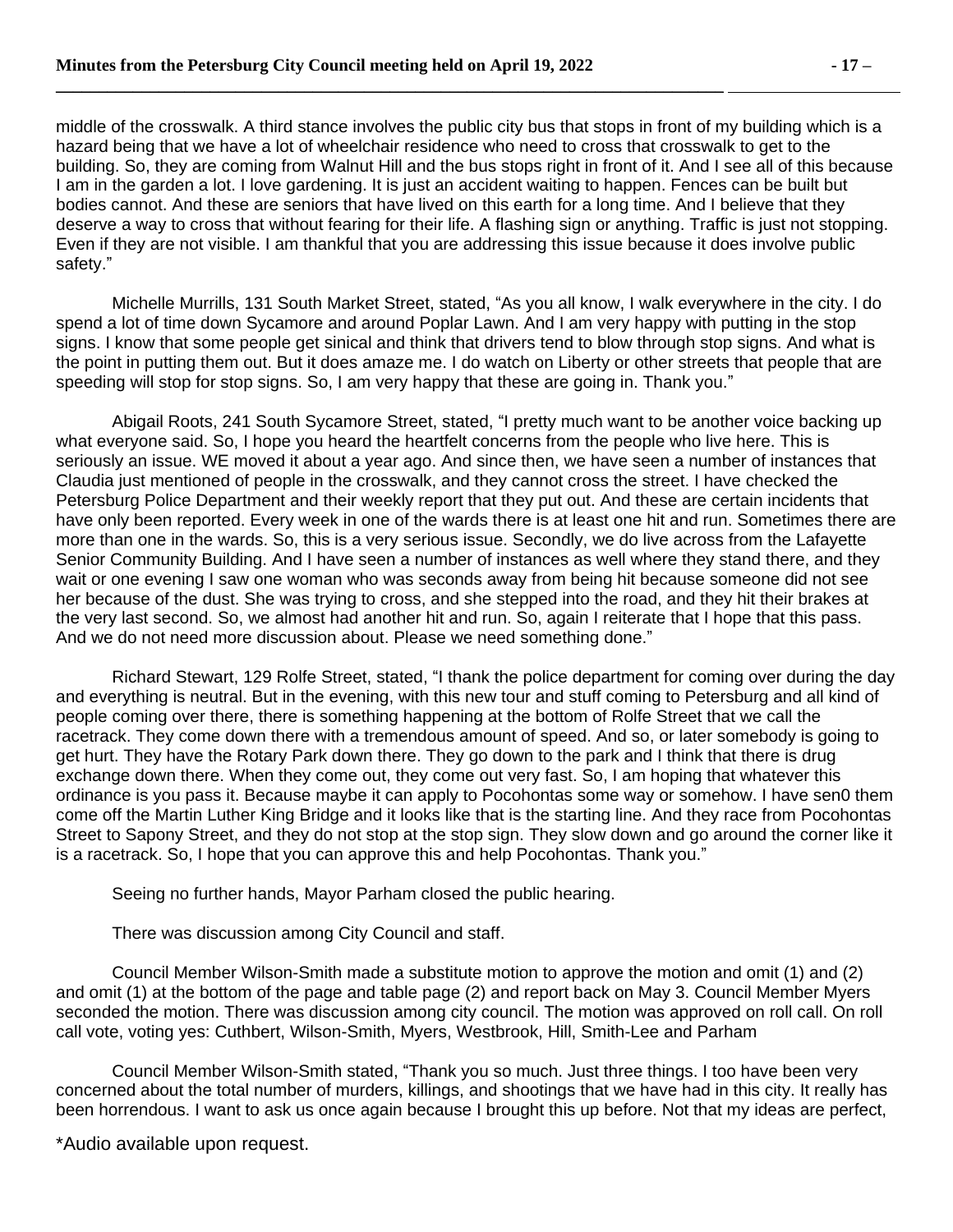but it is something. We could initiate or institute the gun buy back program to help get some of these guns off the street. If we look at the reason for the gangs what are gang members after. They are after the power and money. And the buy back program would give them money and get some of the guns off the street. If it only gets three guns off the street, then that is three guns that are gone that could have killed somebody. Another concern is that I spoke once before about us, the city, adopting a program that they have in Virginia Beach where you rent out properties. We have some very small lots in this city that no one will every be able to build on and the city owns them. If we could rent out the lots for gardening space, that is revenue to the city and that is an opportunity for people who reside in apartments and things for some place to do gardening. It is for food or whether it is for greenery. It helps to beautify the city; it improves green space and when improving the look of the city and doing things like this it has a physiological effect on the citizens who live there. The program can be studied on the Virginia Beach website. And I would like to elaborate just a little bit on what my co-council member, Mr. Cuthbert, talked a little bit about the literacy rate improving and he is correct. Our literacy rate does need to improve. We need to do some things within our school system to improve however, one of the things that would help greatly is year around schools. When June comes once again our kids are out of school. And other than what the recreation department provides there is nothing much for them. The year-round school offers stability for our children and the opportunity to catch up with what is lagging. In order to do that council will have to step up. Because for the 12 years that I have been on council we have given the school system the same amount of money every year, but we expect different results and that doesn't happen. No matter what else are they getting from other entities, we continue to do the same thing. If we want more from our children, we have to invest more in our children. Even if the government gives you a million more every year, what are we doing for our children. Consider also going to your school board meetings and telling your school board members what it is you want. Ask for year around schools for your child. What do you have planned for the summer? Ask you school board to implement this. I just want you all to know that the concern for children in this city rest quite heavenly on my heart and you are not alone. Thank you."

Mayor Parham stated, "Thank you Council Member Wilson-Smith. I would like to allot some of my time for you because I want you to speak on, I know that Ms. Stith talked about the homeless population. We have been on several meetings, and we have a great concept of asking the state to reopen that training city part to give the wrap around service to our homeless people and veterans. Can you talk to Ms. Stith about it because she raised a question tonight? We have a great plan, but we need help from the public to get some traction from the state to allow us to use the facility."

Council Member Wilson-Smith gave an overview of the proposal for the use of the old Central State Training Facility, which is currently closed, to be used for the homeless with the city and area.

Mayor Parham stated, "We will get back with you. I just wanted you to hear that because we need your help, and we will have further communication with you after this matter. Because we need as much traction as we can get. I just wanted you to hear that city council has a plan, but we need your help to implement that. But thank you for coming today."

Council Member Westbrook stated, "Happy Belated Easter. Easter weekend was this past weekend, glory be to God. I am going to start out with just a great bit of good news at Virginia State University. They have recently established a debate and speech team. We competed in the HBCU National Tournament last weekend. And one of our members Idayziah Jones actually was awarded the top speaker in International Public Debate (IPDA). So, she is a national champion. And I just wanted to congratulate her in front of city council. And even though she is not here I would like to bring her in the future if possible. But just to know the great things that are there and why I mentioned that is because we are trying to mentor and bring the speech and debate team to the high school so that the kids can have a more productive way of getting their voice out and be heard. And understand that the discourse that can be done is helpful with solving problems that are in our community. I always have a message and theme and my theme is always about past possessed but being more forward focus. And to do that it's a few points that I would like to make it as a subpoint. The first one is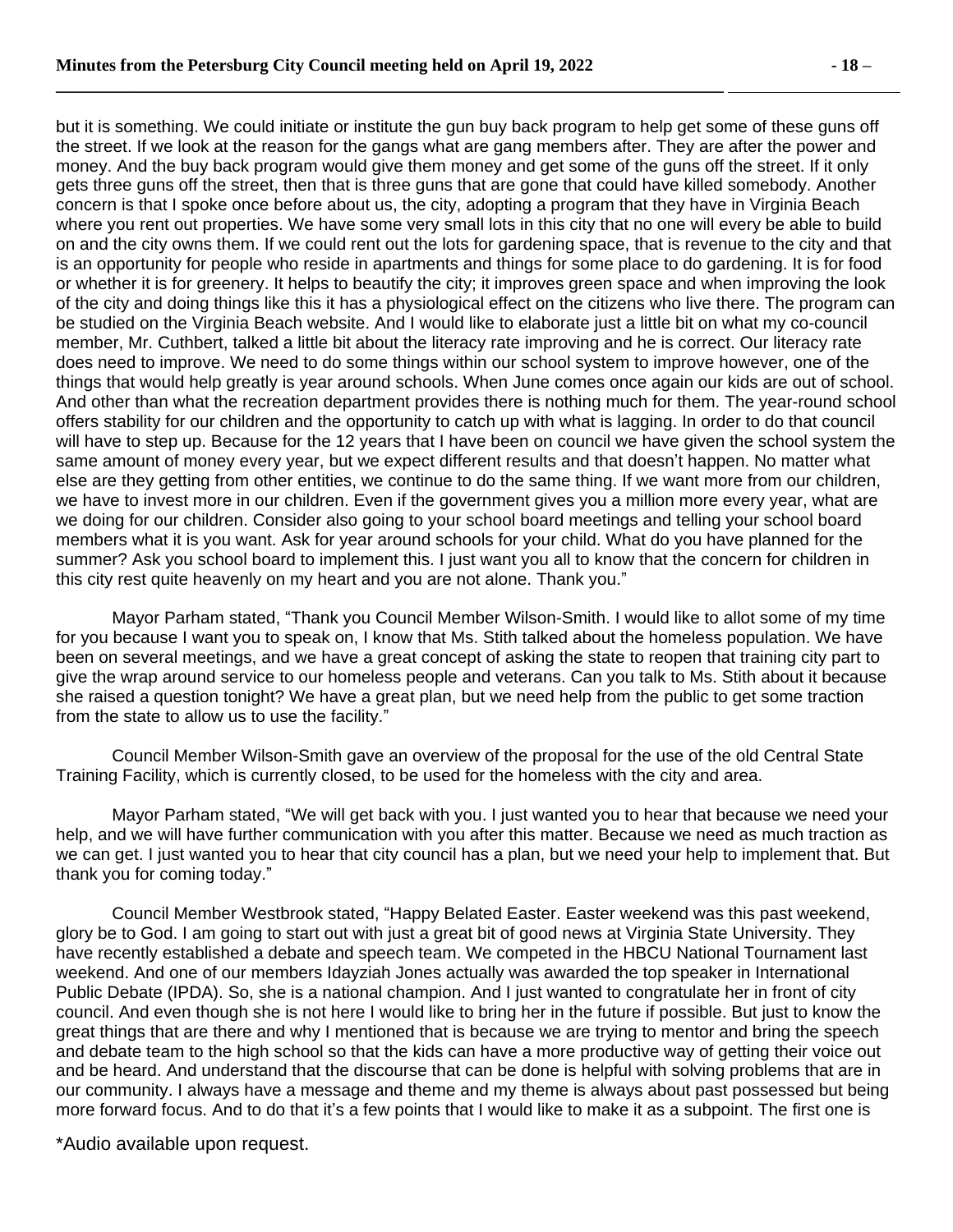that the city must be open to anyone. And when it means open to anyone, I would like to highlight our parks, like Poplar Lawn Park. If the weather is breaking, I hope that you get out and enjoy the park as well as support the FOLAR and Appomattox River Trail system that is being expanded. Ports have been paved and I really advise people to get down there for your own mental health to see this great river that runs through our city and really utilize it for recreation. And then finally the Wilcox Lake Park Pavilion, I have been recently helping out with the board. And they really are trying to bring back things like lighting Christmas lights and maybe even bringing Santa Clause. If you are from this area about 30 years ago when Santa Clause used to come into Petersburg on the river. It must be open for anyone. Second, the city must have something for everybody. On this point, I would like to highlight our food. Because I am one that love to eat. It is a lot of great cuisines in Petersburg. If you are a vegan, then you would want to go downtown to Local Vibe. You can stay downtown and patronize Alibi and Croaker Spot, Maria's, or Andrade's. Or you can venture out to other parts of the city like Yankee Coffee Shop, Traditionz Wing, or the Caribbean Kitchen on Route 36. Moving on to point three, it can attract and maintain demand. For that, I really like the idea that they did with the Easter Egg this past weekend down in the part. I really felt like the citizens were too early and I did not see a lot of support. And I would have liked to see more support. I know that there are a lot of kids in the city that would have loved to come out and participate in the easter egg hunt. Also, the 5K and the Half Marathon, I know that Petersburg is ranked 132 out of 132 as far as unhealthiest city. But coming out and walking three miles for the 5K is intimidating to some but really walking and participating, maybe you can do the half marathon. But just coming out and supporting the people that are coming from all around the region that are coming to Petersburg to see everything that we have to offer. And it is well support of the River Street Market. It is the attract and maintain demand. Next, is the framework for urbanization. And I would like to shout out Mr. Moore and the Department of Economic Development on the great things that they are doing. Some things that you may not know about but are interested, I would advise you to just really look at what is going on in Petersburg. And don't just look at all the bad that is going on. Support the Planning Commission and most importantly, citizens, come out and express your voice here at council. I am one that I am not a lot on the internet, but I know that there is this thing called Operation Clean Sweep, where people always want to voice their concerns there. But how about bringing your concerns to city council so that your name and address can be on the book where we can put some concerns with faces. Then we can really address you one-on-one and not have to go through an internet. Because sometimes that is not really real. Great projects require a lot of resources and shout out to Mr. Moore and Economic Development. It has to have a sustainable and livable environment. I would like to shoutout those four new firefighters that were just inducted. We had a great class that myself and Mayor Parham and all of council just support. But four new firefighters that have come to help protect the city, first responders. And more importantly, I think that as we shift that something has been done about littering the question is now will you buy in. Because no there is a citywide clean-up that has started but there is an official kick-off on May 14. And it even has a theme, 'Don't Trash Petersburg.' My question now is will you participate. I am going to try to get the Ward 7 to come out, but this is a citywide issue. But if we all buy into this clean-up then we can make the city look like it is supposed to which is a great city. It needs to nurture a civil society. And I am going to skip that one and come back to it. And then there are some other things that I have heard over the course of the last few weeks. The animal shelter, Ms. Potts, stated that it is in desperate need of some new housing. And let me know that out because I am an animal lover. Let's support our animal lover's out here and definitely help out the animal housing out off of Johnson Road. And then I am going to shout out Ms. Mitchner and Pleasants Lane Elementary School. As Council Member Cuthbert and Council Member Wilson-Smith said there is something going on with literacy. But it is upward. And Ms. Mitchner guaranteed me of that as they are having reading and math growth. And they are actually preparing for the SOLs now. So, you can support them. This Thursday, they are inviting all parents out from 5:15pm to 6:30pm for an SOL Rally to really get parents aboard. Not just through fundraising but to really come out and see how they can help bring up the SOL scores and find strategies to help their students. Also, at Pleasants Lane they did get the Fitness for Kids Award. They are combining fitness with literacy. So, again combat this unhealthy living as well as the literacy rates. I look at Ms. Stith with your shirt on, 'Good parents matter.' And I would like to say, parents, I am calling you out. And may be that is the wrong thing to do. And I am a parent myself and I really think that instead of always pointing the finger at the teachers for them to do their job it is time for use to do out job. And sometimes cut the TV off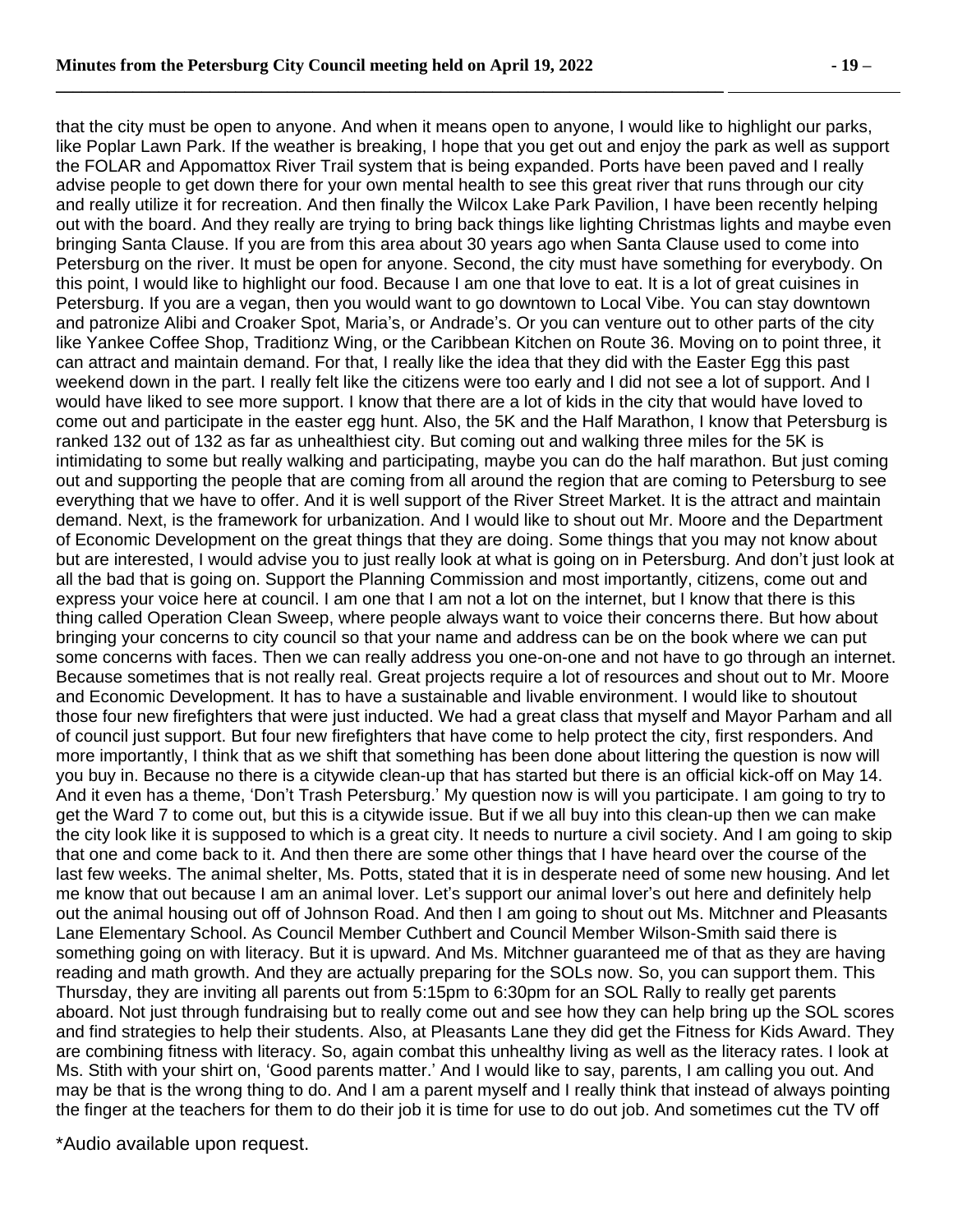and cut the internet and give them some screen time and cut the video game off. Kids are getting a lot of messages from ways that are not always controllable. And they are getting a lot of wrong messages. So, we have to monitor them. And I understand that you are working two and three jobs to provide. But being a parent is not always about providing. It is about nurturing and helping them to grow into that citizen that makes this a great city of Petersburg. So, parents let's do this together. It takes a village, but I believe that it starts with an environment at home which is the parents. Now I am going to back track to it needs to nurture a civil society. I think you will not hear from everybody, but it is all on our hearts the gun violence. But it starts with the simple fights in school. Let's curve the violence in school. A fist fight turns into retaliation when someone is embarrassed, and they have lost the fight and now they have to go and get a gun. Or again the speeding is a big thing. Putting people at risk, older people down by the senior citizen community. Guns in itself, can we put the guns down. I am from an era where I am a hip-hop fan but there was song called 'Self Destruction.' Where is the music like that in 2022? Where is that we are all in the same gang. Sometimes again it is about working together and conflict resolution and about understanding that we have differences, and we can get over them through debate or through a boxing match. I mean it is better and it is not taking a life. And now I challenge the young people and I hope that you hear this message. Death is final and there is no coming back from that. This is not a video game where you get to push reset. We are losing to many young people that could be the next scientist, doctor, lawyers and let along politicians that are leading this city. And we are losing them before the age of 21 and 25. Something has to be done. So, it goes again to the parents and the kids themselves. We need your voice. All day in my classes, I just had some real discussions with my students. And it came with a lot of great things. I am going to read two of them to not take up time. One of my students said, 'that the main idea is that the children and teens need to cultivate anger management and conflict resolution skills.' And this is from a student from Virginia State and 'have access to counsel in school because chances are it is too unrealistic to expect just parents alone to give all the therapy on a larger scale. So, instead of constant punishment in school with problematic student, help them out with more counseling. Another student said, 'these young folks in the city need city leadership to be on the front lines and out in the city. They need to see success and be around those in leadership.' So, we see success with our Trey Songz, Quinton Spain, and Frank Mason but there is a lot of success right here in this room. And again, they like you driving your Benz or you BMW or you are dressing nice and you can tell them how you got there without violence. We all have to play this part to buy in. And I am going to close with this, more conflict management classes, peer mediation programs in K-12, and I believe that it is about breaking the culture. I am older, I am in my forties and some people are older than me. And you say they might not recognize or receive my message because I am older than them. But I am going to go back to my last statement I quote from a movie called 'Boyz N The Hood,' and it was about one of the main characters called 'Doughboy.' And he said he turned on the TV and he had this stuff on about living in a violent world. And it showed all these foreign places where foreigners lived. And he started to think either they do not know, they don't show, or they don't care about what is really going on in the hood. So, my last question is that if you really care about what is going on in the hood let's just not be out here talking, they really need to see us on the front lines being active. So, let's start cleaning up and let's start talking to these kids. Thank you very much."

Council Member Myers stated, "I do not know how to follow behind my protégé over here. But thank you Mr. Westbrook. But anyway, thank you all for being here tonight. I do not have anything to add but I will at the next meeting. Thank you."

Council Member Hill stated, "Good evening, everyone. We thank everyone for coming out today. Much has been said about what is going on in our city. I am going to touch about the shootings just a little bit. As council, we hurt just like our citizens hurt and you do not know how these shootings affect us personally. Because you do not know, especially with a lot of us being born and raised here. And we have families here, so you do not know how families have been impacted. So, when you make statements like we just shrug our shoulders and things, which is far from the truth. And not to point out anybody, we are from here and we are in the fight here. So, we go to church here, we shop here, and we live here, and our families are here. So, we are Petersburg. I just want all of us to be mindful and I am okay with us being held accountable. But we all are in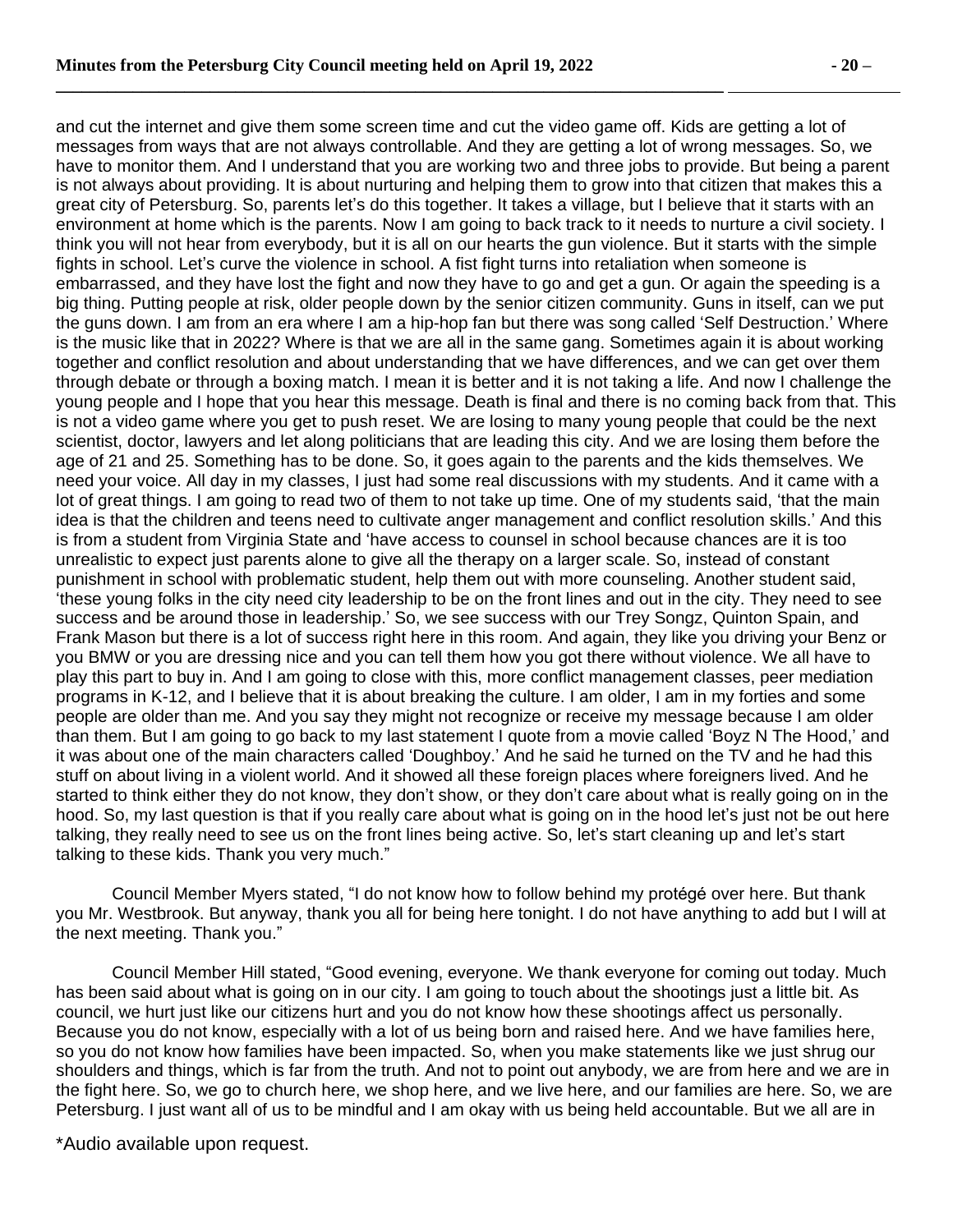this together, we all are trying to do what is best for this city. Our police officers are some of the best in the world. I tip my hat off to them. A lot of things you cannot get because if something is under investigation, we cannot be so verbal and tell everything that is going on because that will mess up the case. Somebody would just run. They stay quiet and they leave quietly. Before you know it there is an arrest somewhere. So, don't take our silence and their silence as if they are not doing their job. Because that is a very hard job. You can go from helping someone cross the street to someone pointing a gun at you. So, you know the emotions with that job, we cannot even understand what they are going through. So, I understand. So, if someone gets shot you don't know if it is a member of our family. You come up here and come to that mic and you say things. Just be mindful of that because we are a part of being on city council and living in the city. So, these things right here they hit us hard. I want to talk about blighted property really quickly. We know that is an issue, but if you notice lately a lot of the blighted properties are being rehabbed. If you go up Halifax Street and you see that they are bringing it back. One thing I must say for the City of Petersburg, is that a lot of people see the jewel in Petersburg and sometimes because we have been here for so long that we do not see the jewel of it. And it is going to be a point when people are moving in. I see it all the time. We have new neighborhoods out in Berkely Manor Estates, and we have people moving in older homes and rehabbing them. It will be a point that it will be hard to move back in. I would say stay here and you see our taxes are going down for the first time in years. Are bond ratings have gone up. We have an outstanding finance team that is working hard, and I know people want to know what happen when people leave and come. We cannot talk about personnel issues. You just waste your breath when talking about personnel issues. But legally you cannot even do that. We are here and we are fixtures in our community and plus we are not going anywhere. We love our community, and we love you. We have been on the liter issue for a long time, and I am glad that we are finally getting somewhere with that. Mr. Williams, I still want to know about the signage on the highway about people loitering on the highway coming off the corner. I believe that Chesterfield has something about pan handling. That is one of the areas where a lot of people just stand there, and they have shifts there. I want to know if we can do anything about people on the highway. Our economic development team let's hit the ground running. And we are so happy about that. We have a lot of development going on with the city and not with just Old Towne but in the west and east. Our citywide cleanup is doing outstanding just for the first time. We just have to keep it up cutting the grass and picking up the trash. If you see something, please say something. We can tell that everyone is here, and everyone is part of the solution and not part of the problem. I know that you are here because you are invested into your community. Thank you all for being here. And continue to hold us accountable, but just know that we live in this city too. You do not know how death affect us too. So, when you run to a council person and say such and such about a person just be mindful that it may be his cousin or someone who just got shot. You do not know. So, I would like to applaud our police officers of all the hard work that they do as well. Thank you, Mr. Mayor."

Vice Mayor Smith-Lee stated, "I am not going to be long. But I do want to let everybody know that Ward 6 and Ward 7 is going to have a joint ward meeting on May 26, 2022. We will announce where the meeting will be held at our next council meeting. Can the police officers please stand up? I know that your jobs are not easy at all. But I do know that you all work very hard to try to resolve some of the issues. But it is sad when a 14 year-old and 15-year-old have a gun. You all are not putting the guns in their hands. They are getting them from somewhere. The 14- and 15-year-old should be happy in school and try and figure out if they are going to play sports or be on the debate team. But they are gathering together and having shootouts. And I think what Mr. Hill and Mr. Westbrook said about those video games are just not healthy for them. Because a bullet kills you and you aren't coming back. But I want you all to know that you have our full support, always. And I know it is not easy because I know that some of you have kids, grandkids, nieces, and nephews that you would not want to see in this situation. But we just have to keep pushing and figure out what we can do to get these young kids to realize that their lives do matter. Thank you. Councilwoman Treska, you have been our superstar for the last past two months. And all the work that you do has not gone unseen or unspoken. We truly appreciate everything that you do. We thank you for that. There are summer programs for the youth at Virginia State University. Go on the website and look up summer programs. They are free and transportation, I know will be provided. We just got to remember that all of us want our kids to be able to read. Do you call your niece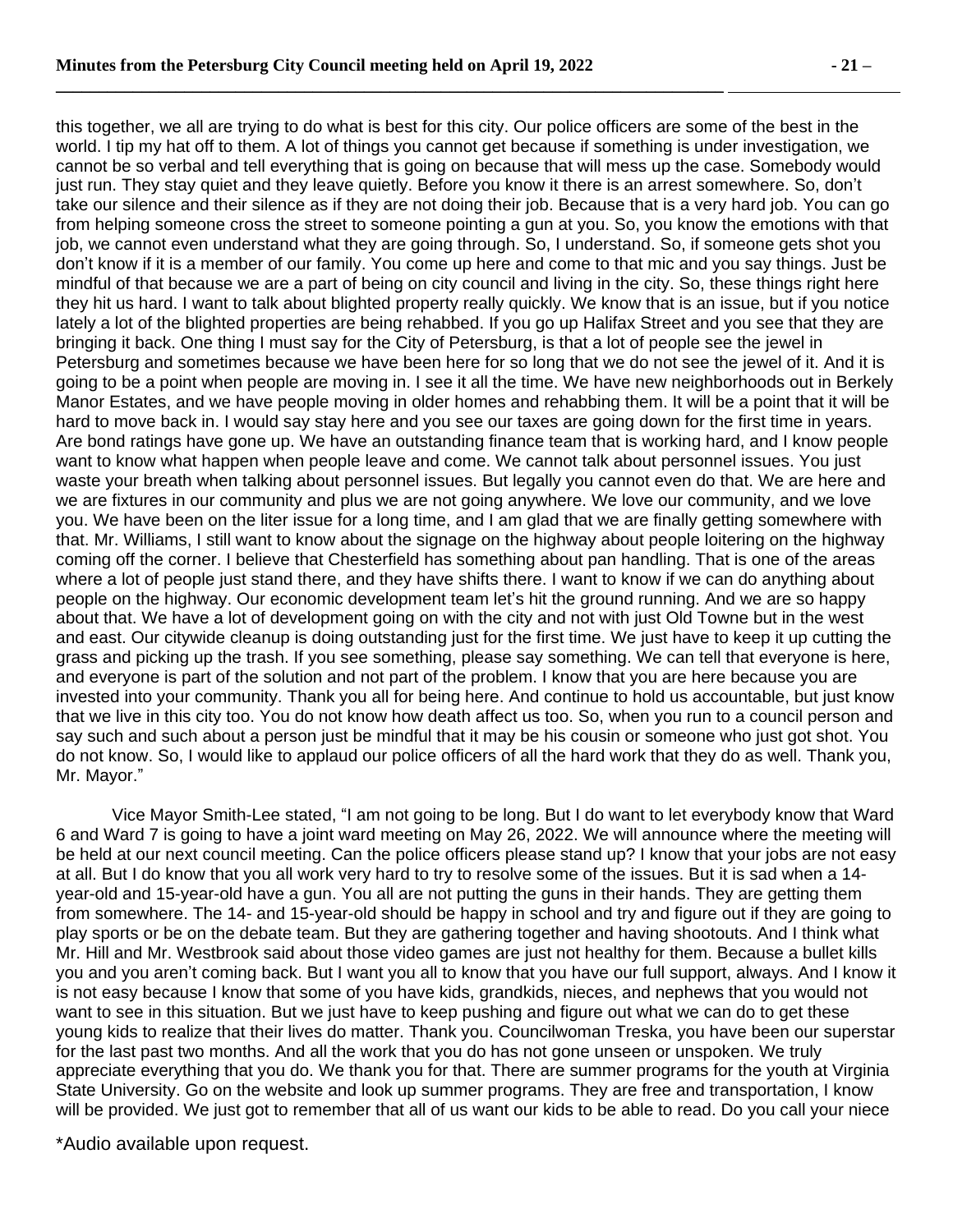or nephews at night to ask them to read a page out of a book? Do you go to the school and try to read to the kids? What part do we play in trying to help the kids feel good about learning how to read? So, if we are going to talk about it, we have to be about it and do about it. I just want to say, Petersburg we are on the move and there are a lot of things that we are going to do and that we need everybody's help. We do not need certain people help; we need everyone's help."

Mayor Parham stated, "Thank you Vice Mayor Smith-Lee. I just want to tell you that I did go to Lakemont School and read to the children there in the third grade. So, I encourage everyone to take the time and take a book to the school. The principal and the teachers are doing a fabulous job with what they have. And I read them the book 'She Persistent.' A lot is going on and having the first female African American fire chief, 'She Persistent.' And having the first Black female Supreme Court Justice, 'She Persistent.' As a city we have to keep doing better and keep pressing on. I would like to thank Wayne Crocker and the Library Foundation for having a vision to get us to this. Because this is definitely instrumental to our kids having a place to come for shows. They helped raise the money for this. So, believe me this was definitely steered by the foundation and the city was happy to be part of this. Because this was definitely transformed, and a need of our community and I do not want to downplay that. Also, we talked about the property tax rate. And I want to thank Mr. Brian Gordineer that is sitting back there in the back and his staff, our Assessor's Office. They did some fabulous work to get us to this point. I just want to let people know that we talked about all the departments throughout the city, but the assessor's office is definitely valuable to our city and the life blood to our financials as well. Also, everyone talked about the gun violence, and I had a great meeting with Mr. Marquis Allen and Mr. Bari Muhammad. We have something coming that we are setting up that we call 'Gloves Up, Guns Down.' And it is going to be about based on conflict resolution and getting our young men to agree to disagree to box in the boxing ring to get that beef off. And then afterwards, you can be friends afterwards. You don't have to go to gun violence and not be able to lose lives both ways. So, that is something that we are working on Thank you Mr. Allen for helping us to spearhead that and getting that off the ground. So, we are all working together to improve the city. And I thank each and every one of you all for coming tonight and for your support."

Council Member Westbrook stated, "Can I add two things, sorry. I was just trying to make sure that I got it all in. I would like to announce that the 'Family Engagement Spring Festival' held by Petersburg Public Schools is going on Saturday, April 30<sup>th</sup> from 10am to 1pm at the Sports Complex. Come out and support your city schools. On April 27th at Pleasants Lane, Ward 7 will be having a meeting and literature will be at your door. Thank you very much.

# **11. ITEMS REMOVED FROM CONSENT AGENDA:**

\*There are no items for this portion of the agenda.

# **12. FINANCE AND BUDGET REPORT:**

\*There are no items for this portion of the agenda.

#### **13. UNFINISHED BUSINESS:**

\*There are no items for this portion of the agenda.

#### **14. NEW BUSINESS:**

a. A resolution authorizing the City Manager to Execute the Performance Agreement between the City of Petersburg, City of Petersburg Economic Development Authority and Tabb Street Development, LLC.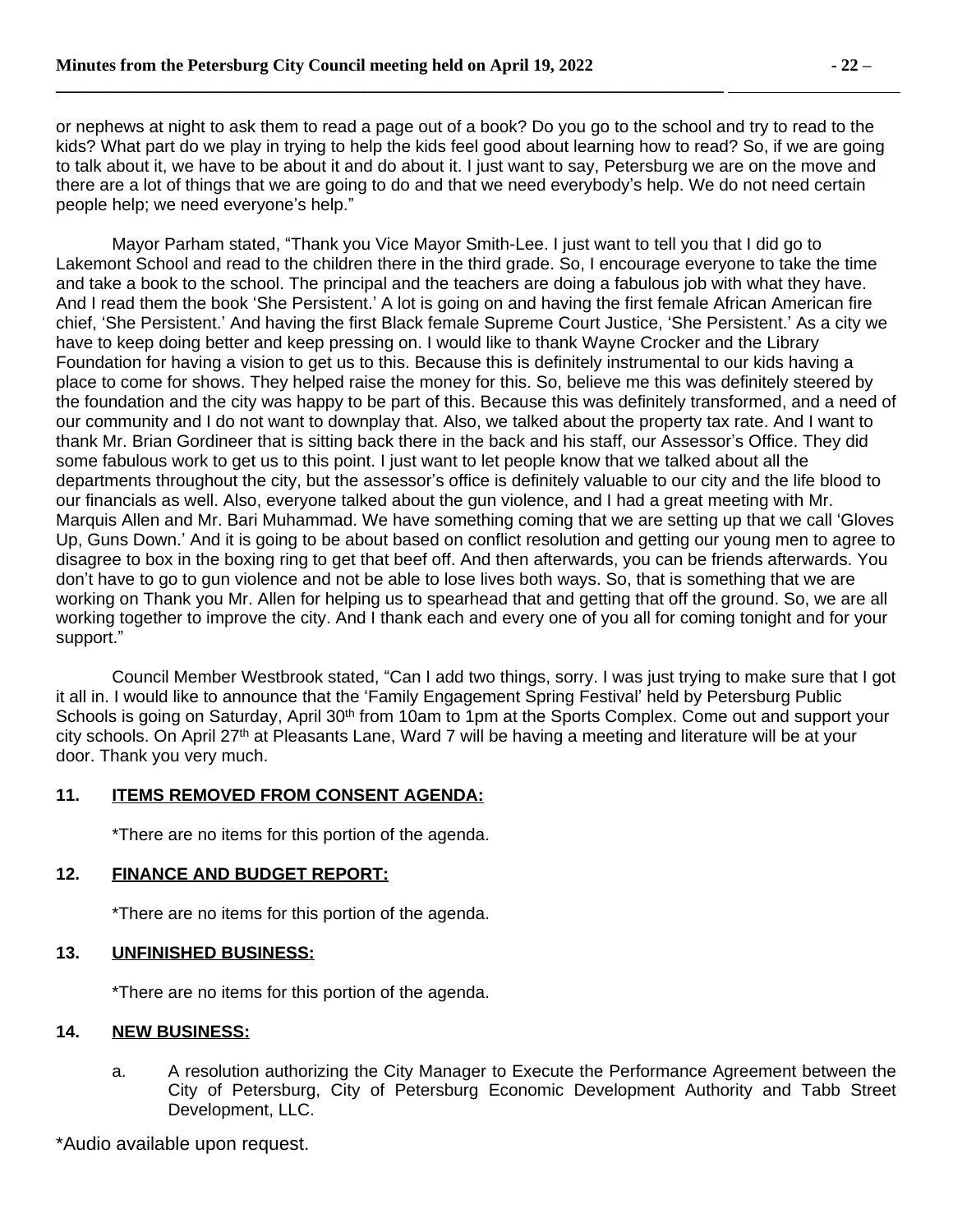**BACKGROUND:** The City Council adopted the ordinance 21-ORD-70 on November 3, 2021, to establish the Tourism Finance Program under the Tourism Zone. The Tourism Finance Program allows qualifying businesses that are located within the Tourism Zone to apply fifty percent of their meals and lodging taxes to their revolving loan payment on a quarterly basis. Tabb Street Development has met the criteria for this program.

**RECOMMENDATION:** The Department of Economic Development recommends that the City Council approves the resolution authorizing the City Manager to execute the performance agreement between the City of Petersburg Economic Development Authority and Tabb Street Development, LLC.

Mayor Parham stated, "14A has been pulled from the agenda, so we will move on to 14B."

**b.** Consideration of an appropriation ordinance of the Middle Atlantic Section Joint Player Development and Junior Golf Committees Grant in the amount of \$3,000 - 2<sup>nd</sup> Reading

**BACKGROUND:** Dogwood Trace Golf Course has been awarded a grant from the Professional Golfers' Association of America Middle Atlantic Section for the Middle Atlantic Section Joint Player Development and Junior Golf Committees Grant of \$3,000.

**RECOMMENDATION:** Recommend that Council approve the appropriation ordinance of the Middle Atlantic Section Joint Player Development and Junior Golf Committees Grant of \$3,000.

Council Member Hill made a motion to approve the appropriation ordinance of the Middle Atlantic Section Joint Player Development and Junior Golf Committees Grant of \$3,000. Vice Mayor Smith-Lee seconded the motion. The motion was approved on roll call vote. On roll call vote, voting yes: Wilson-Smith, Westbrook, Hill, Smith-Lee, and Parham; Abstain: Cuthbert and Myers

#### **22-ORD-25 AN ORDINANCE, AS AMENDED, SAID ORDINANCE MAKING APPROPRIATIONS FOR THE FISCAL YEAR COMMENCING JULY 1, 2021, AND ENDING JUNE 30, 2022, FOR THE GRANTS FUND IN THE AMOUNT OF \$3,000.**

c. Consideration to appropriate \$9,760.88 received from the Virginia Department of Environmental Quality (DEQ) for the City of Petersburg's Litter Presentation and Recycling Program activities for the period July 1, 2021, to June 30, 2022 – 2<sup>nd</sup> Reading

**BACKGROUND:** The City has applied for and been awarded this Litter Grant over the last several fiscal years. Also, the city has met the requirements by completing Performance & Accounting reports that were due to DEQ by the submission date.

**RECOMMENDATION:** Recommend Council approve the attached appropriation for \$9,760.88 to the fiscal year 2022 budget.

Council Member Myers made a motion to table until the next meeting. Council Member Hill seconded the motion. The motion was approved on roll call vote. On roll call vote, voting yes: Cuthbert, Wilson-Smith, Myers, Westbrook, Hill, Smith-Lee, and Parham

# **22-ORD-26 AN ORDINANCE, AS AMENDED, SAID ORDINANCE MAKING APPROPRIATIONS FOR THE FISCAL YEAR COMMENCING JULY 1, 2021, AND ENDING JUNE 30, 2022, FOR THE GRANTS FUND IN THE AMOUNT OF \$9,760.88.**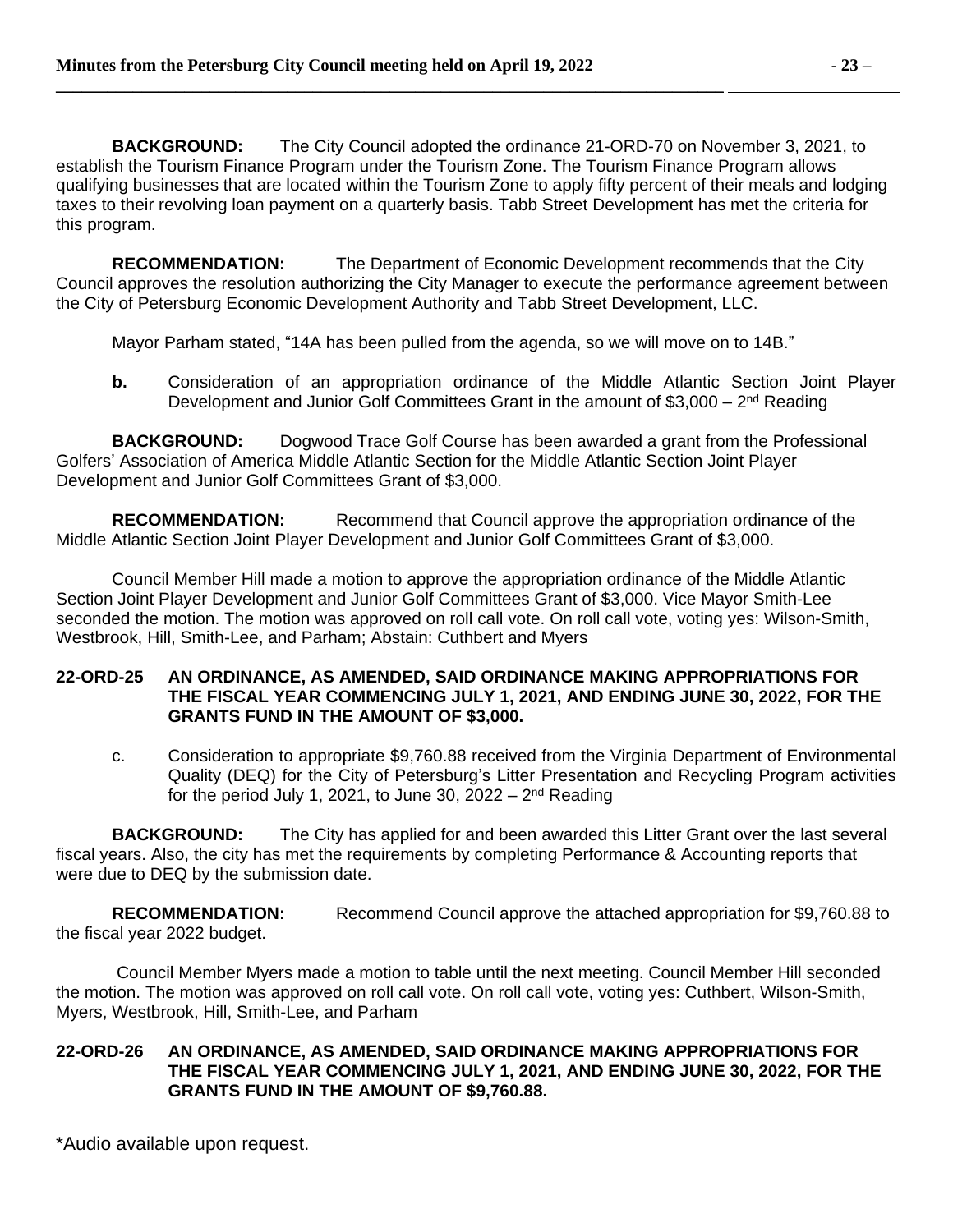d. A resolution adopting Petersburg Area Transit's Strategic Plan.

**\_\_\_\_\_\_\_\_\_\_\_\_\_\_\_\_\_\_\_\_\_\_\_\_\_\_\_\_\_\_\_\_\_\_\_\_\_\_\_\_\_\_\_\_\_\_\_\_\_\_\_\_\_\_\_\_\_\_\_\_\_\_\_\_\_\_\_\_\_\_\_\_\_\_\_\_\_\_** 

**BACKGROUND:** The TSP is firmly grounded in the goals endorsed by the City of Petersburg's Stakeholders/Petersburg Area Transit in December 2019 and creates a strategic blueprint outlining desired changes that will improve the provision of transit services throughout PAT service areas.

# **RECOMMENDATION:** Recommend City Council approve the attached resolution.

Council Member Myers made a motion to approve the attached resolution. Vice Mayor Smith-Lee seconded the motion. There was discussion on the motion. The motion was approved on roll call vote. On roll call vote, voting yes: Wilson-Smith, Myers, Westbrook, Hill, Smith-Lee, and Parham; Voting No: Cuthbert

# **22-R-21 A RESOLUTION ADOPTING THE PETERSBURG AREA TRANSIT STRATEGIC PLAN (FY2021-FY2030).**

e. A resolution approving the development agreement for development of 301 Rolfe Street, Petersburg, Virginia, between the City of Petersburg and Amanda Green with the proviso that the Deed of Conveyance from the City of Petersburg to the purchaser states that only one single-family dwelling may be constructed on the property that is not subdivided.

**BACKGROUND:** The City of Petersburg City Council approved 21-ORD-74 an Ordinance authorizing the City Manager to execute documents related to the sale of city-owned property located at 301 Rolfe Street on November 16, 2021. Following a due diligence period, a Development Agreement has been drafted that requires, in consideration of the City's conveyance of the Property to Amanda Green shall perform the redevelopment or the Property strictly in compliance with the project summary documents and in accordance with the terms in the Agreement. The project summary documents describe the intentions of The Purchaser with regard to the purchase and development of property as a three-bedroom, one and one-half full baths single-family residential house for owner occupancy

The Development Agreement shall be referenced as set forth fully in the deed of conveyance of the Property from the City to Amanda Green with the proviso that only one single-family dwelling may be constructed on the property and that the property is not subdivided. The deed shall include provisions for the reverter described in the Development Agreement.

**RECOMMENDATION:** It is recommended that the City Council considers adoption of a Resolution approving the development agreement for development of 301 Rolfe Street Petersburg, Virginia between the city of Petersburg and Amanda Green with the proviso that the deed of conveyance form the City of Petersburg to the purchaser state that only one single-family dwelling may be constructed on the property and that the property is not subdivided.

Council Member Cuthbert made a motion to approve the resolution approving the development agreement for development of 301 Rolfe Street Petersburg, Virginia between the city of Petersburg and Amanda Green with the proviso that the deed of conveyance form the City of Petersburg to the purchaser state that only one single-family dwelling may be constructed on the property and that the property is not subdivided. The motion was seconded by Council Member Wilson-Smith. The motion was approved on roll call vote. On roll call vote, voting yes: Cuthbert, Wilson-Smith, Myers, Westbrook, Hill, Smith-Lee, and Parham

### **22-R-22 A RESOLUTION APPROVING THE DEVELOPMENT AGREEMENT FOR DEVELOPMENT OF 301 ROLFE STREET PETERSBURG, VIRGINIA BETWEEN THE CITY OF PETERSBURG AND AMANDA GREEN.**

f. Consideration of re/appointment to the Economic Development Authority.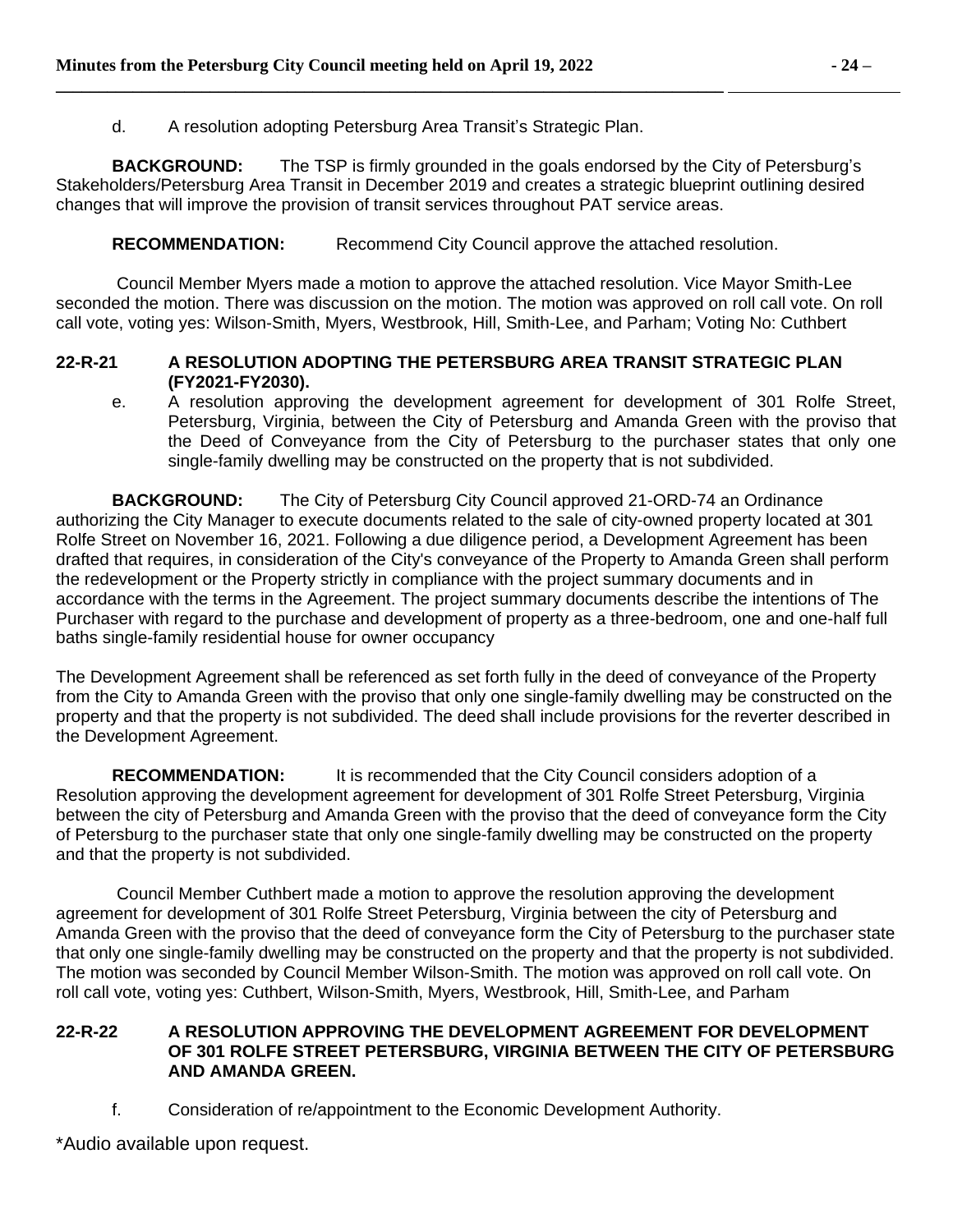**BACKGROUND:** The Economic Development Authority consists of seven members appointed by City Council. The duties of the board include, but are not limited to, the following: the Authority shall have the powers to acquire, own, lease, and dispose of properties. Such authority may be able to promote industry and develop trade by inducting manufacturing, industrial, governmental, and commercial enterprises to locate in or remain in the Commonwealth and further the use of its agricultural products and natural resources; to issue its bonds for the purpose of carrying out any of its power.

**RECOMMENDATION:** Recommend that the Council make a re/appointment to the Economic Development Authority.

Council Member Hill made a motion to appoint Richard Taylor to the Economic Development Authority. Council Member Myers seconded the motion. The motion was approved on roll call vote. On roll call vote, voting yes: Cuthbert, Wilson-Smith, Myers, Westbrook, Hill, Smith-Lee, and Parham

# **22-R-23 A RESOLUTION REAPPOINTING RICHARD TAYLOR, WITH A TERM ENDING SEPTEMBER 30, 2026, TO THE ECONOMIC DEVELOPMENT AUTHORITY.**

g. Consideration of Personnel Policies & Procedures Manual Revisions.

**BACKGROUND:** The City Council expressed concerns with the Personnel Policies & Procedures Manual regarding the disciplinary and grievance processes. The City Attorney was directed to provide recommended revisions. Those revisions were shared with the Deputy City Manager and Human Resources for comment and discussion. Attached are the revisions of the Administration after reviewing the recommendation of the City Attorney.

**RECOMMENDATION:** Recommend that the revisions be approved by City Council.

Mayor Parham stated, "Item G was removed tonight."

h. Consideration of appointments/s to the South Central Wastewater Treatment Authority Board.

**BACKGROUND:** South Central Wastewater Treatment Authority operates the Petersburg Wastewater Plant, which serves the Cities of Colonial Heights and Petersburg along with the Counties of Chesterfield, Dinwiddie, and Prince George.

The Authority Board includes one (1) Member and one (1) Alternate Member from each of the political subdivisions. City Council has, as have other member jurisdiction, traditionally appointed the locality's chief administrative officer as its representative on the Board and the Director of Public Works as the alternate.

**RECOMMENDATION:** Recommend that Council appoints Tangela Innis as primary and Randall Willians as alternate to the South Central Wastewater Treatment Authority Board.

Council Member Hill made a motion to appoint Richard Taylor to the Economic Development Authority. Council Member Myers seconded the motion. The motion was approved on roll call vote. On roll call vote, voting yes: Cuthbert, Wilson-Smith, Myers, Westbrook, Hill, Smith-Lee, and Parham

# **22-R-24 A RESOLUTION APPOINTING TANGELA INNIS AS THE PRIMARY AND RANDALL WILLIAMS AS THE ALTERNATE WITH A TERM ENDING SEPTEMBER 30, 2024, TO THE SOUTH CENTRAL VIRGINIA WASTEWATER TREATMENT AUTHORITY.**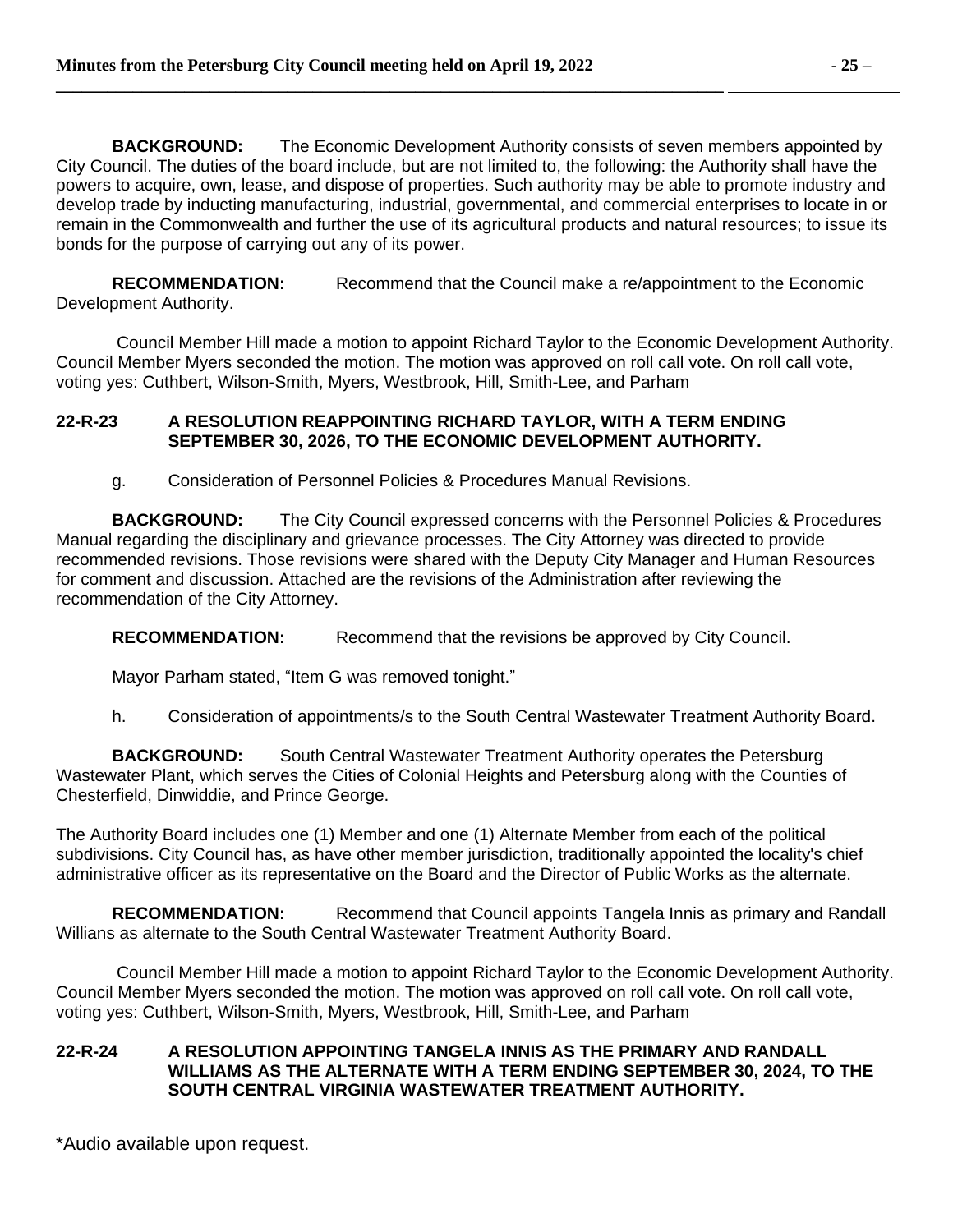i. Consideration of re/appointment to the Virginia Gateway Region.

**\_\_\_\_\_\_\_\_\_\_\_\_\_\_\_\_\_\_\_\_\_\_\_\_\_\_\_\_\_\_\_\_\_\_\_\_\_\_\_\_\_\_\_\_\_\_\_\_\_\_\_\_\_\_\_\_\_\_\_\_\_\_\_\_\_\_\_\_\_\_\_\_\_\_\_\_\_\_** 

**BACKGROUND:** Virginia's Gateway Region is a private, nonprofit organization that is funded new business opportunities, work with existing businesses, advance resources that will enhance the economic viability of the region and foster regional cooperation among the public and private entities that are involved in economic development activities.

Virginia's Gateway Region includes the Cities of Colonial Heights, Hopewell, and Petersburg and the Counties of Chesterfield, Dinwiddie, Prince Goerge, Surrey, and Sussex.

Each member jurisdiction appoints one (1) local elected official and one (1) local business representative to the Board of Directors.

**RECOMMENDATION:** Reappointment Mayor Samuel Parham to the Virginia Gateway Region.

Council Member Hill made a motion to reappoint Mayor Samuel Parham and appoint Elso DiFranco of AMPAC to the Virginia Gateway Region. Council Member Myers seconded the motion. The motion was approved on roll call vote. On roll call vote, voting yes: Cuthbert, Wilson-Smith, Myers, Westbrook, Hill, Smith-Lee, and Parham

# **22-R-25 A RESOLUTION REAPPOINTING MAYOR PARHAM AND APPOINTING ELSO DIFRANCO (AMPAC) TO VIRGINIA GATEWAY REGION WITH TERM ENDING OCTOBER 1, 2022.**

j. Consideration of re/appointment to the Petersburg Redevelopment and Housing Authority.

**BACKGROUND:** The Petersburg Redevelopment and Housing Authority (PRHA) Board consists of seven (7) members who are appointed by City Council to serve four-year, staggered terms. PRHA was created to study blighted areas within the City and to recommend programs for the improvement of such areas; to provide quality housing for low-income families at rents within their ability to pay; and to serve as the duly designated agent of the City to contract with federal agencies for financial assistance in order to undertake urban redevelopment and low-rent housing programs approved by City Council.

**RECOMMENDATION:** Reappointment City Council make re/appointment to the Petersburg Redevelopment and Housing Authority.

Mayor Parham stated, "I do not think that we have the applicants for this, so we are going to table this for tonight."

k. Consideration of appointing Tangela Innis and the primary to the Appomattox River Water Authority (ARWA) Board and Randall Williams as the alternate.

**BACKGROUND:** The Appomattox River Water Authority consists of the Cities of Colonial Heights and Petersburg and the Counties of Chesterfield, Dinwiddie, and Prince George. The Authority is responsible for the operation of the Appomattox River Water Treatment plant.

The Authority Board includes one (1) Member and one (1) Alternate Member from each of the political subdivisions. City Council has, as have other as its representatives on the Board and the Director of Public Works as the alternate.

**RECOMMENDATION:** Recommend City Council appoint Tangela Innis, Deputy City Manager to the Appomattox River Water Authority Board as the primary member and Randall Williams as the alternate.